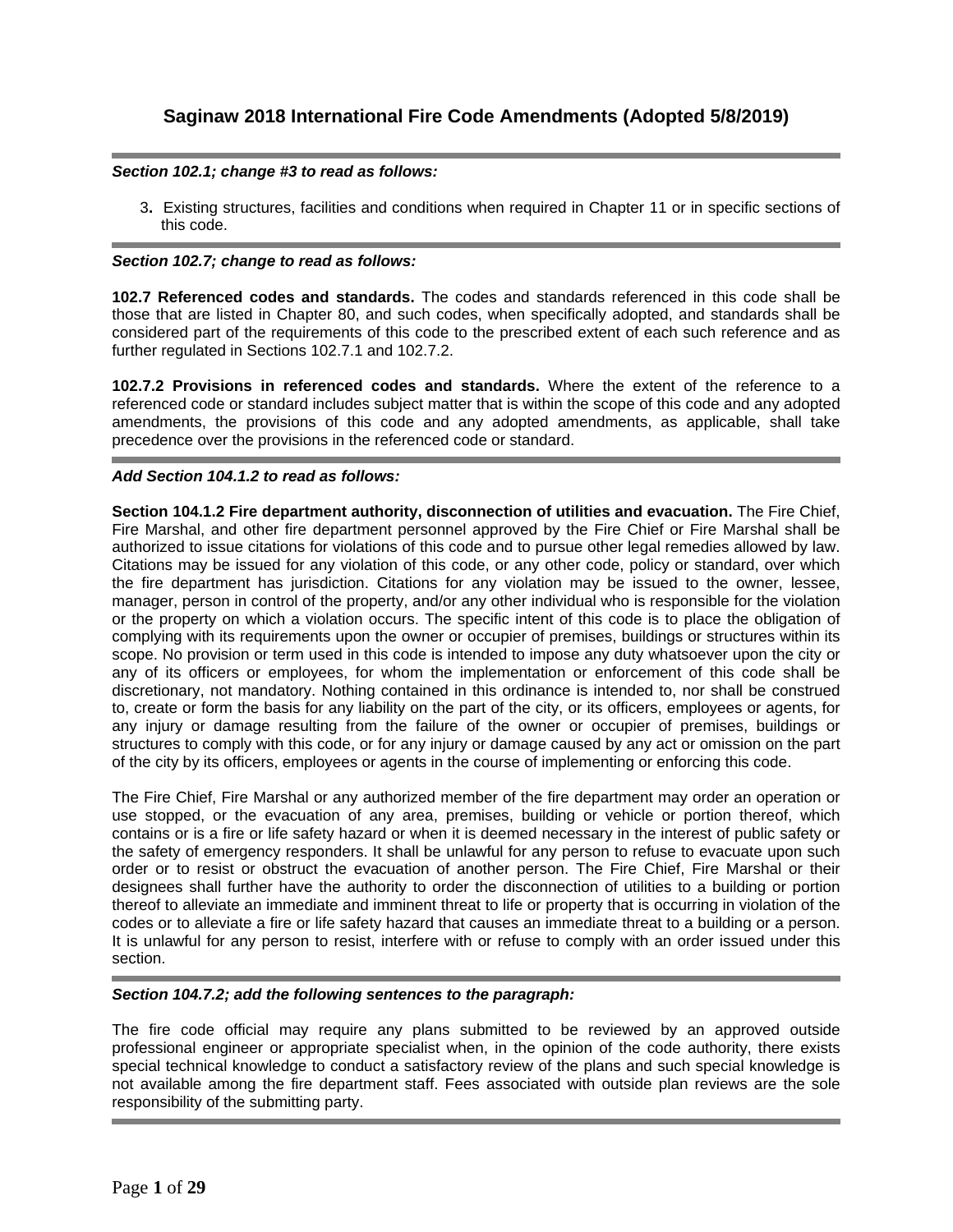## *Add Section 104.11.4 to read as follows:*

**104.11.4 Closure of public ways.** Any member of the fire department shall have the authority to close or restrict access to any street, alley, sidewalk, public or private place, or portion thereof, when necessary for purposes of public safety involving City of Saginaw employees or the general public. It shall be unlawful for any person or vehicle to disregard or proceed past barricades, barricade tape, traffic cones, or emergency vehicles positioned to obstruct an area, or any uniformed or identified City of Saginaw employee directing persons or vehicles.

#### *Section 105.2.1; add a second paragraph to read as follows:*

If the application for a permit describes or has the potential to create a hazard that, in the opinion of the Fire Chief or fire code official, exceeds the current response, emergency operating, and/or equipment capabilities of the fire department, the fire code official shall not issue a permit. The permit shall not be issued until such time that, in the opinion of the Fire Chief or fire code official, the fire department has attained the needed personnel, training, apparatus and equipment required to adequately handle any potential hazard or incident related to the issuance of said permit.

#### *Section 105.3.3; change to read as follows:*

105.3.3 Occupancy Prohibited before Approval. The building or structure shall not be occupied prior to the fire code official issuing a permit when required and conducting associated inspections indicating the applicable provisions of this code have been met.

## *Section 105.7; add Section 105.7.26 to read as follows:*

**105.7.26 Electronic access control systems.** Construction permits are required for the installation or modification of an electronic access control system, as specified in Chapter 10. A separate construction permit is required for the installation or modification of a fire alarm system that may be connected to the access control system. Maintenance performed in accordance with this code is not considered a modification and does not require a permit.

## *Section 109.1; change to read as follows:*

**109.1 Board of appeals established.** In order to hear and decide appeals of orders, decisions, determinations, permit denial/revocation, made by the fire code official relative to the application and interpretation of the code, there shall be and is hereby created a board of appeals. The board of appeals shall consist of the City Manager, the Fire Chief, the building official, and the fire code official. The fire code official shall be an ex officio member of said board but shall have no vote on any matter before the board. Any appeal to the board shall be made within thirty (30) days of the disputed order, decision, determination and/or permit denial/revocation. The board of appeals shall hold office at its pleasure. The board shall render all decisions and findings in writing to the appellant with a duplicate copy kept on record by the fire code official.

#### *Delete section 109.3*

## *Section 202; amend and add definitions to read as follows:*

**[B] AMBULATORY CARE FACILITY.** Buildings or portions thereof used to provide medical, surgical, psychiatric, nursing, or similar care on a less than 24-hour basis to persons who are rendered incapable of self-preservation by the services provided. This group may include but not be limited to the following:

- Dialysis centers
- Sedation dentistry
- Surgery centers
- Colonic centers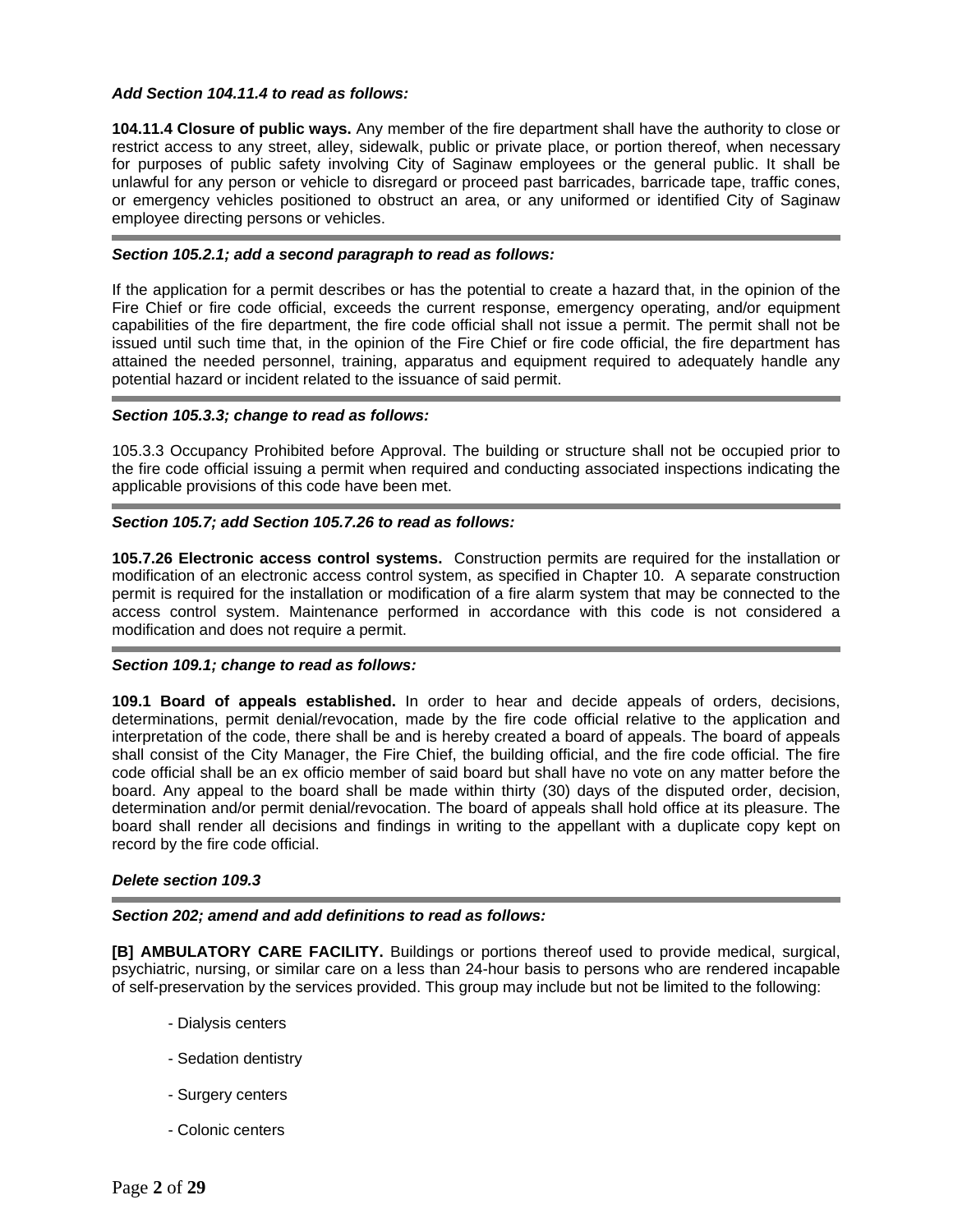## - Psychiatric centers

# **[B] ATRIUM.** An opening connecting three or more stories… *{remaining text unchanged}*

**[B] DEFEND IN PLACE.** A method of emergency response that engages building components and trained staff to provide occupant safety during an emergency. Emergency response involves remaining in place, relocating within the building, or both, without evacuating the building.

**DWELLING.** Any building that contains one or two dwelling units used, intended, or designed to be built, used, rented, leased, let or hired out to be occupied, or that are occupied for living purposes.

**FIRE WATCH.** A temporary measure intended to ensure continuous and systematic surveillance of a building or portion thereof by one or more standby personnel when required by the fire code official for the purposes of identifying and controlling fire hazards, detecting early signs of unwanted fire, raising an alarm of fire and notifying the fire department.

**FIREWORKS.** Any composition or device for the purpose of producing a visible or an audible effect for entertainment purposes by combustion, deflagration, detonation, and/or activated by ignition with a match or other heat producing device that meets the definition of 1.4G fireworks or 1.3G fireworks as set forth herein. *…{remainder of text unchanged}…* 

**HAZARDOUS MATERIALS.** Any material in a quantity, form, or concentration or any material exhibiting physical or chemical characteristics which, in the determination of fire department personnel, may pose a real, unreasonable and/or imminent risk to the life, health or safety of persons, property or the environment. This shall include but not be limited to such substances as explosives, radioactive materials, petroleum or petroleum products or gases, poisons, compressed gases, oxidizers, ebiologic (biologic) agents, flammables, combustibles, corrosives, and/or chemicals used to produce illicit drugs. This includes substances or materials that are in usable or waste condition.

# **HIGH-PILED COMBUSTIBLE STORAGE: add a second paragraph to read as follows:**

Any building classified as a group S Occupancy or Speculative Building exceeding 6,000 sq.ft. that has a clear height in excess of 14 feet, making it possible to be used for storage in excess of 12 feet, shall be considered to be high-piled storage. When a specific product cannot be identified, a fire protection system and life safety features shall be installed as for Class IV commodities, to the maximum pile height.

**HIGH-RISE BUILDING.** A building having any floors used for human occupancy located more than 55 feet (16 764 mm) above the lowest level of fire department vehicle access.

**REPAIR GARAGE**. A building, structure or portion thereof used for servicing or repairing motor vehicles. This occupancy shall also include garages involved in minor repair, modification and servicing of motor vehicles for items such as lube changes, inspections, windshield repair or replacement, shocks, minor part replacement and other such minor repairs.

**SELF-SERVICE STORAGE FACILITY.** Real property designed and used for the purpose of renting or leasing individual storage spaces to customers for the purpose of storing and removing personal property on a self-service basis.

**STANDBY PERSONNEL.** Qualified fire service personnel, approved by the Fire Chief. When utilized, the number required shall be as directed by the Fire Chief. Charges for utilization shall be as normally calculated by the jurisdiction.

**UNATTENDED.** No person/s present to listen, watch, participate, accompany, guard or take care of an object, location or area.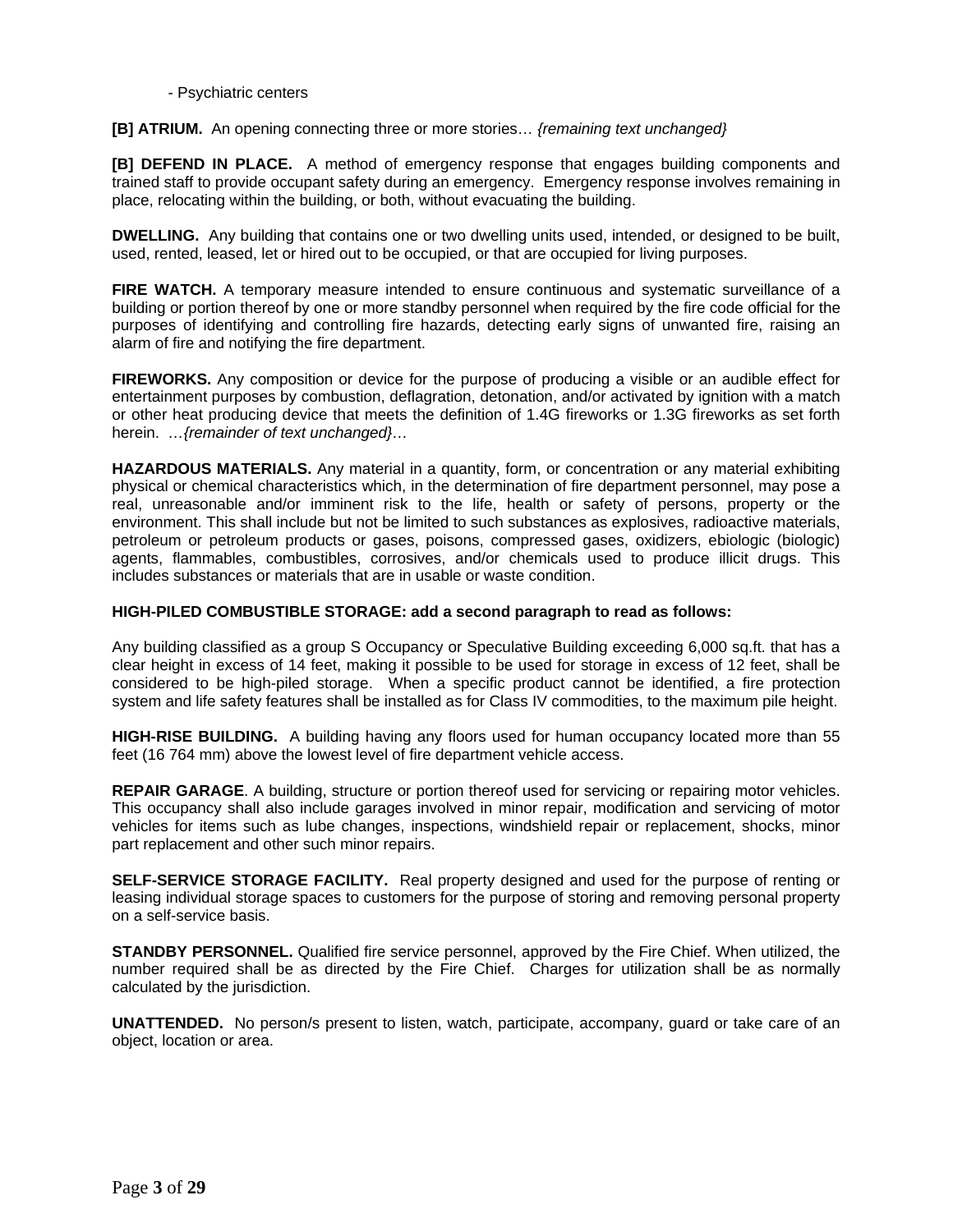**UPGRADED OR REPLACED FIRE ALARM SYSTEM**. A fire alarm system that is upgraded or replaced includes, but is not limited to the following:

- Replacing one single board or fire alarm control unit component with a newer model
- Installing a new fire alarm control unit in addition to or in place of an existing one
- Conversion from a horn system to an emergency voice/alarm communication system
- Conversion from a conventional system to one that utilizes addressable or analog devices
- The following are not considered an upgrade or replacement:
- Firmware updates5
- Software updates
- Replacing boards of the same model with chips utilizing the same or newer firmware

#### *Section 307.1; change to read as follows:*

**307.1 General.** Open Burning. It shall be unlawful to burn or cause to be burned any flammables or combustibles including uncut grass, weeds. timber, rubbish, leaves, or any other natural or synthetic materials on any street, alley, lot, premises or facility. Such prohibited fires shall include bonfires and fires used for ceremonial purposes.

## **Exceptions:**

- 1. Burning may be conducted for purposes of cooking and heating when specified elsewhere in this code. Permitted cooking and heating shall be performed in devices designated for such purposes by the manufacturer.
- 2.Burning as permitted by sections 307.1.1 through 307.5

#### *Section 307.1.1; change to read as follows:*

**307.1.1 Prohibited open burning.** Open burning that is offensive or objectionable because of smoke emissions or when atmospheric conditions or local circumstances make such fires hazardous shall be prohibited.

Exception: {No change.}

## *Section 307.2; change to read as follows:*

**307.2 Permit required.** A permit shall be obtained from the *fire code official* in accordance with Section 105.6 prior to kindling a fire for recognized silvicultural or range or wildlife management practices, prevention or control of disease or pests, or open burning. Application for such approval shall only be presented by and permits issued to the owner of the land upon which the fire is to be kindled.

Examples of state or local law, or regulations referenced elsewhere in this section may include but not be limited to the following:

- 1. Texas Commission on Environmental Quality guidelines and/or restrictions.
- 2. State, County, or Local temporary or permanent bans on open burning.
- 3. Local written policies as established by the *fire code official*.

## *Section 307.3; change to read as follows:*

**307.3 Extinguishment authority.** The fire code official is authorized to order the extinguishment by the permit holder, another person responsible or the fire department of open burning that creates or adds to a hazardous or objectionable situation.

## *Section 307.4; change to read as follows:*

**307.4 Location.** The location for open burning shall not be less than 300 feet (91 440 mm) from any structure, and provisions shall be made to prevent the fire from spreading to within 300 feet (91 440 mm) of any structure.

Exceptions: {No change.}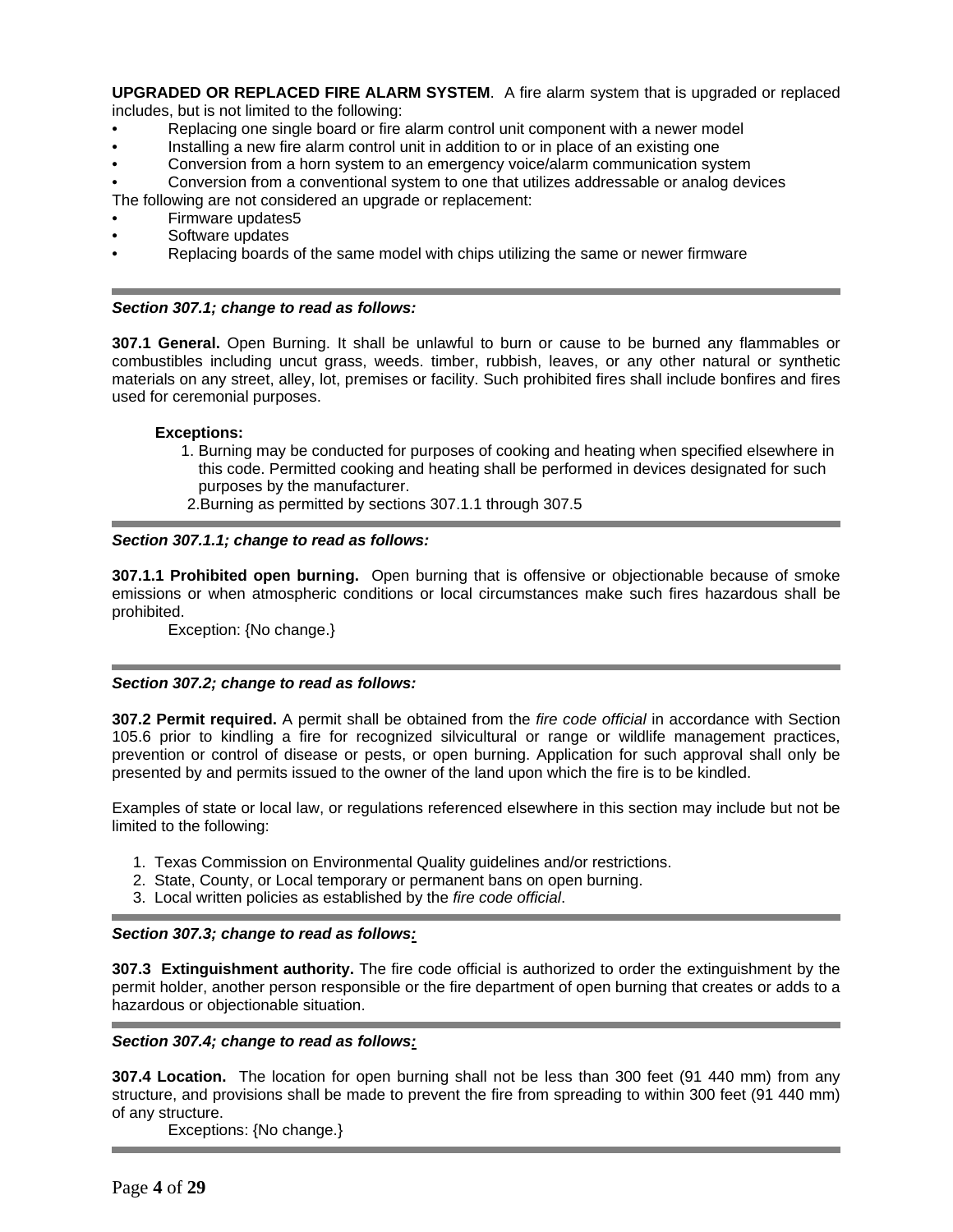# *Section 307.4.3, Exceptions: add exception #2 to read as follows:*

# **Exceptions:**

2. Where buildings, balconies and decks are protected by an approved automatic sprinkler system.

#### *Section 307.4.4 and 5; add section 307.4.4 and 307.4.5 to read as follows:*

**307.4.4 Permanent outdoor fire pit.** Permanently installed outdoor fire pits for recreational fire purposes shall not be installed within 10 feet of a structure or combustible material.

**Exception:** Permanently installed outdoor fireplaces constructed in accordance with the International Building Code.

**307.4.5 Trench Burns.** Trench burns shall be conducted in air curtain trenches and in accordance with Section 307.2.

#### *Section 307.5; change to read as follows:*

**307.5 Attendance.** Open burning, trench burns, bonfires, recreational fires, and use of potable outdoor fireplaces shall be constantly attended until the… {remainder of section unchanged}

#### *Section 308.1.4; change to read as follows:*

**308.1.4 Open-flame cooking devices.** Open-flame cooking devices, charcoal grills and other similar devices used for cooking shall not be located or used on combustible balconies, decks, or within 10 feet (3048 mm) of combustible construction.

#### **Exceptions:**

- 1. One- and two-family dwellings, except that LP-gas containers are limited to a water capacity not greater than 50 pounds (22.68 kg) [nominal 20 pound (9.08 kg) LP-gas capacity] with an aggregate LP-gas capacity not to exceed 100 lbs (5 containers).
- 2. Where buildings, balconies and decks are protected by an approved automatic sprinkler system, except that LP-gas containers are limited to a water capacity not greater than 50 pounds (22.68 kg) [nominal 20 pound (9.08 kg) LP-gas capacity], with an aggregate LP-gas capacity not to exceed 40 lbs (2 containers).
- 3. {No change.}

## *Section 308.1.6.2, Exception #3; change to read as follows:*

#### **Exceptions:**

3. Torches or flame-producing devices in accordance with Section 308.1.3.

## *Section 308.1.6.3; change to read as follows:*

*308.1.6.3 Sky Lanterns.* A person shall not release or cause to be released an unmanned free-floating device containing an open flame or other heat source, such as but not limited to a sky lantern.

## *Section 311.5; change to read as follows:*

**311.5 Placards.** The fire code official is authorized to require marking of any vacant or abandoned buildings or structures determined to be unsafe pursuant to Section 110 of this code relating to structural or interior hazards, as required by Section 311.5.1 through 311.5.5.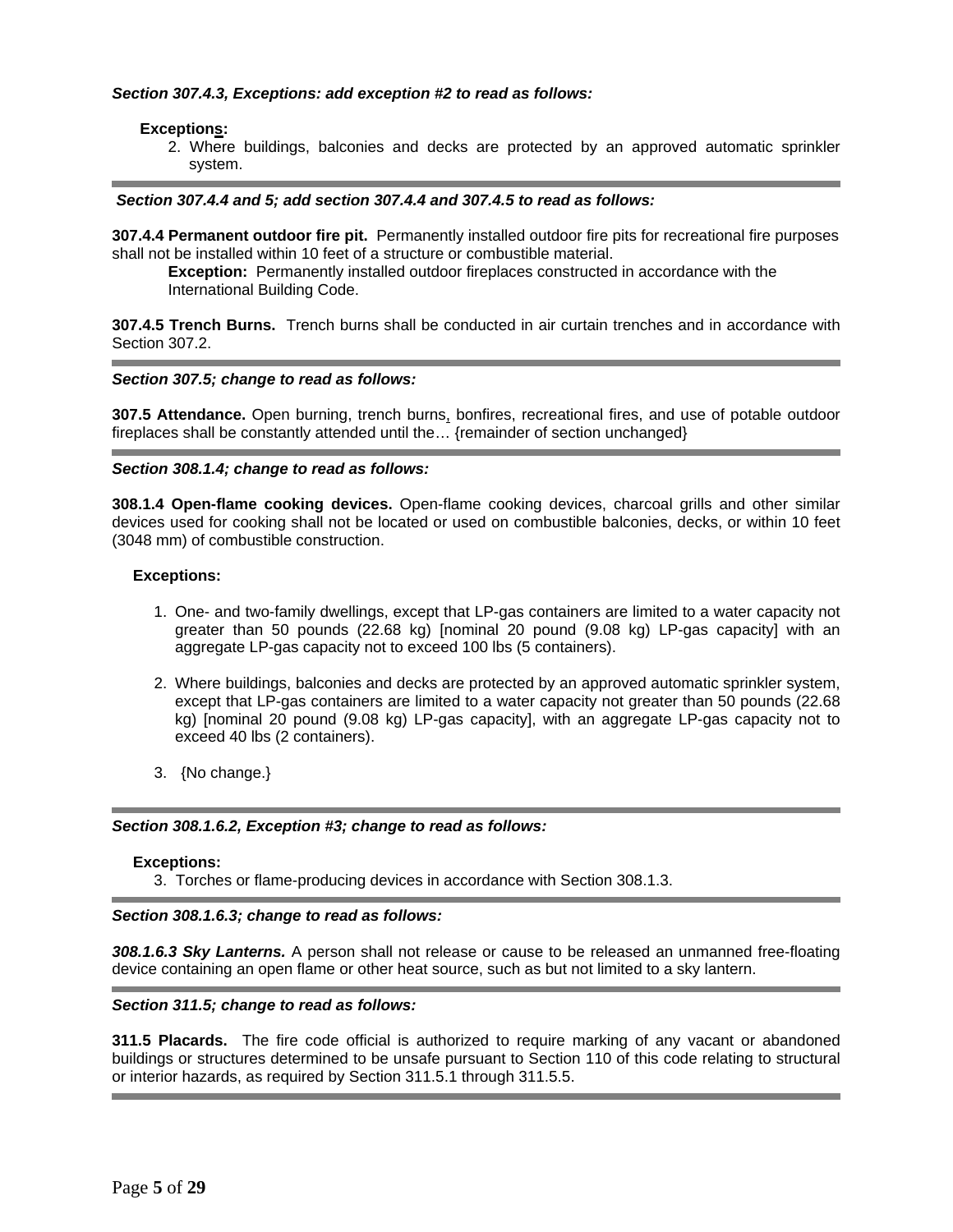#### *Add sections 316.7 and 316.8 to read as follows:*

# **BURNED OR PARTIALLY BURNED DEBRIS OR STRUCTURES**

**316.7 Removal of debris or partially burned building after a fire.** The owner or person having under his control or in his possession upon any premises any hay, straw, bales of wool, cotton, paper, or other substances which have been rendered useless or unmarketable by reason of any fire on such premises, or any debris resulting from such fire shall remove the same from such premises within forty-eight hours after notice to do so has been given by the code official.

**316.8 Burned or partially burned structure.** Whenever any building or other structure is partially burned, the owner thereof or the person in charge or control thereof, within ten days after notice from the code official, shall remove from the premises all refuse, debris, charred and partially burned lumber, and material. If such building or other structure is burned to such an extent that it is rendered incapable of being repaired, the owner of the property upon which same is located or the person in control thereof, within ten (10) days after notice from the code official, shall remove from the premises all of the remaining portion of the building or structure.

#### **Section 403.5; change Section 403.5 to read as follows:**

**403.5 Group E Occupancies**. An approved fire safety and evacuation plan in accordance with Section 404 shall be prepared and maintained for Group E occupancies and for buildings containing both a Group E occupancy and an atrium. A diagram depicting two evacuation routes shall be posted in a conspicuous location in each classroom. Group E occupancies shall also comply with Sections 403.5.1 through 403.5.3.

#### **Section 404.2.2; add Number 4.10 to read as follows:**

**4.10** Fire extinguishing system controls.

## **Section 405.4; change Section 405.4 to read as follows:**

**405.4 Time.** The fire code official may require an evacuation drill at any time. Drills shall be held at unexpected times and under varying conditions to simulate the unusual conditions that occur in case of fire.

## **Section 501.4; change to read as follows:**

**501.4 Timing of installation.** When fire apparatus access roads or a water supply for fire protection is required to be installed for any structure or development, they shall be installed, tested, and approved prior to the time of which construction has progressed beyond completion of the foundation of any structure unless otherwise approved by the fire code official.

#### **Section 503.1.1; add sentence to read as follows:**

Except for one- or two-family dwellings, the path of measurement shall be along a minimum of a ten feet (10') wide unobstructed pathway around the external walls of the structure.

# *Add section 503.1.2.1 to read as follows:*

**Section 503.1.2.1 Fire Zone.** When the fire code official determines that an area or zone is necessary to gain immediate access to any fire protection equipment, appliances, vault, connection or hydrant or to gain access for fire department entry to a building for the purpose of fire fighting or life safety, the area shall be marked or posted as approved by the fire code official for such identification. It shall be unlawful to obstruct, cause to be obstructed, or otherwise impede access of the fire department in a marked fire apparatus access road or fire zone. Vehicles or obstructions in a fire apparatus access road or fire zone may be towed or otherwise removed at the owner's expense. For purposes of this section a "Fire Zone" is defined as an area marked by fire lane markings or signs that include a defined area other than a fire lane. A fire zone may include a portion of curbing adjacent to a sprinkler connection, a gate opening across a fire lane, or other clearly defined areas outside of a fire lane.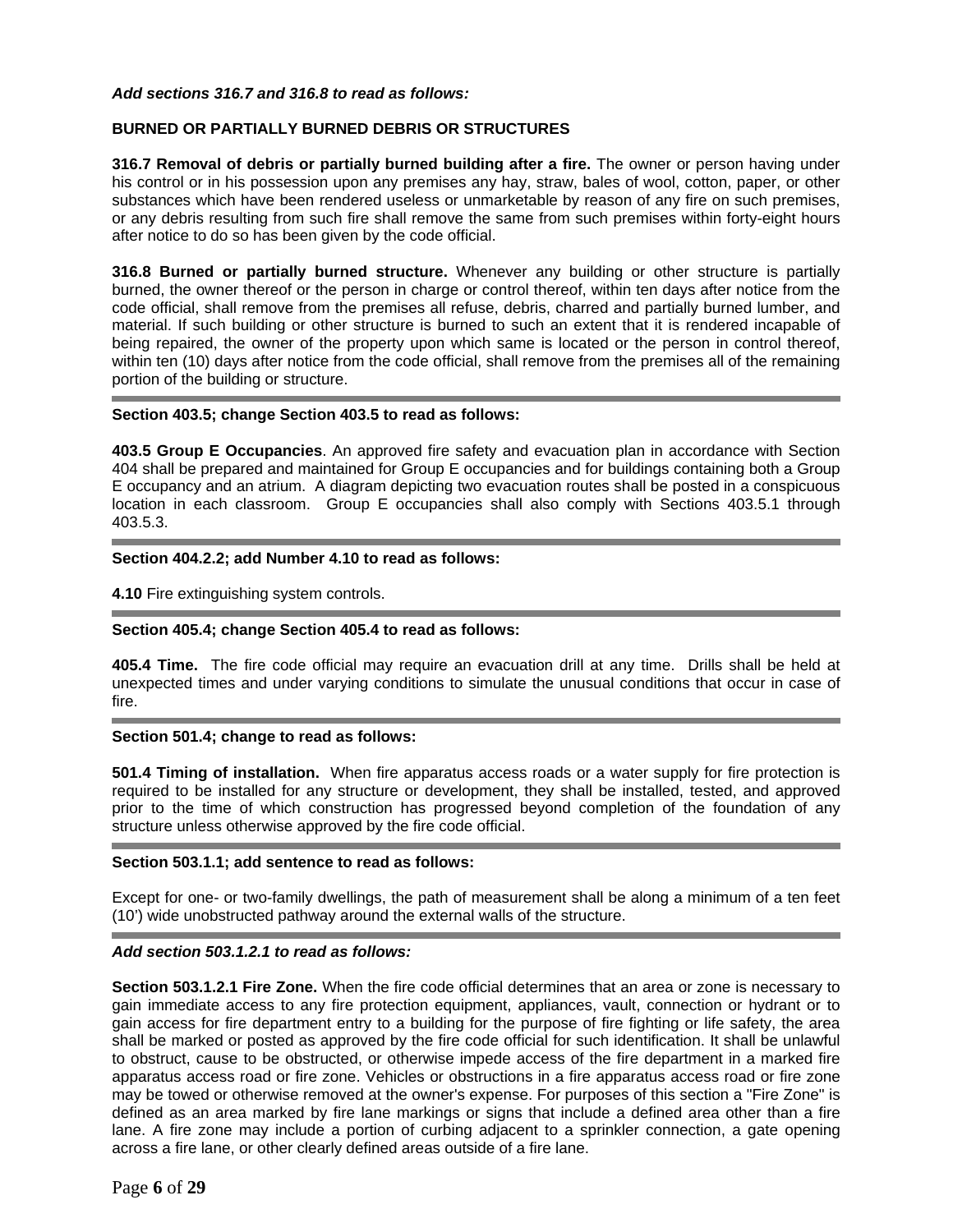## *Section 503.2.1; change to read as follows:*

**503.2.1 Dimensions.** Fire apparatus access roads shall have an unobstructed width of not less than 24 feet (7315 mm), exclusive of shoulders, except for approved security gates in accordance with Section 503.6, and an unobstructed vertical clearance of not less than 14 feet (4267 mm).

**Exception:** Vertical clearance may be reduced; provided such reduction does not impair access by fire apparatus and *approved* signs are installed and maintained indicating the established vertical clearance when approved.

#### *Section 503.2.2; change to read as follows:*

**503.2.2 Authority.** The fire code official shall have the authority to require an increase in the minimum access widths and vertical clearances where they are inadequate for fire or rescue operations.

**503.2.3 Surface.** Fire apparatus access roads shall be designed and maintained to support the imposed loads of fire apparatus and shall be surfaced so as to provide all-weather driving capabilities. Minimum requirements for fire apparatus access roads shall be concrete, six inches (6") in depth, utilizing number four (#4) reinforced steel located on eighteen inch (18") centers. All fire apparatus access road surfaces shall be maintained in an approved condition to prevent the effect of slowing or impeding the response of or damage to fire department apparatus.

**Sub-grade.** The compressive strength shall be not less than 3,500 psi in 28 days. A geotechnical report sealed by a licensed professional engineer in the State of Texas shall provide recommendations for subgrade thickness and stabilization methods. In the absence of a geotechnical report, the minimum subgrade thickness shall be eight (8) inches with the stabilization method determined by the City Engineer.

## *Section 503.3; change to read as follows:*

**503.3 Marking.** Striping, signs, and/or other markings, when approved by the fire code official, shall be provided for fire apparatus access roads to identify such roads or prohibit the obstruction thereof. Striping, signs and other markings shall be maintained in a clean and legible condition at all times and be replaced or repaired when necessary to provide adequate visibility.

**(1) Striping** – Fire apparatus access roads shall be continuously marked by painted lines of red traffic paint six inches (6") in width to show the boundaries of the lane. The words "NO PARKING FIRE LANE" or "FIRE LANE NO PARKING" shall appear in four inch (4") white letters at 25 feet intervals on the red border markings along both sides of the fire lanes. Where a curb is available, the striping shall be on the vertical face of the curb.

**(2) Signs** – Signs shall read "NO PARKING FIRE LANE" or "FIRE LANE NO PARKING" and shall be 12" wide and 18" high. Signs shall be painted on a white background with letters and borders in red, using not less than 2" lettering. Signs shall be permanently affixed to a stationary post and the bottom of the sign shall be six feet, six inches (6'6") above finished grade. Signs shall be spaced not more than fifty feet (50') apart along both sides of the fire lane. Signs may be installed on permanent buildings or walls or as approved by the Fire Chief.

## *Section 503.4; change to read as follows:*

**503.4 Obstruction of fire apparatus access roads.** Fire apparatus access roads shall not be obstructed in any manner, including the parking, standing or stopping of a vehicle other than a vehicle operated by the fire department, police department or other governmental agency in the performance of emergency operations or in the performance of fire prevention activities. The minimum widths and clearances established in Section 503.2.1, and any other area marked as a fire lane as described in Section 503.3, shall be maintained at all times.

# *Add section 503.4.2 to read as follows:*

**503.4.2 Enforcement.** The Fire Chief, the Fire Marshal, or their duly authorized representatives are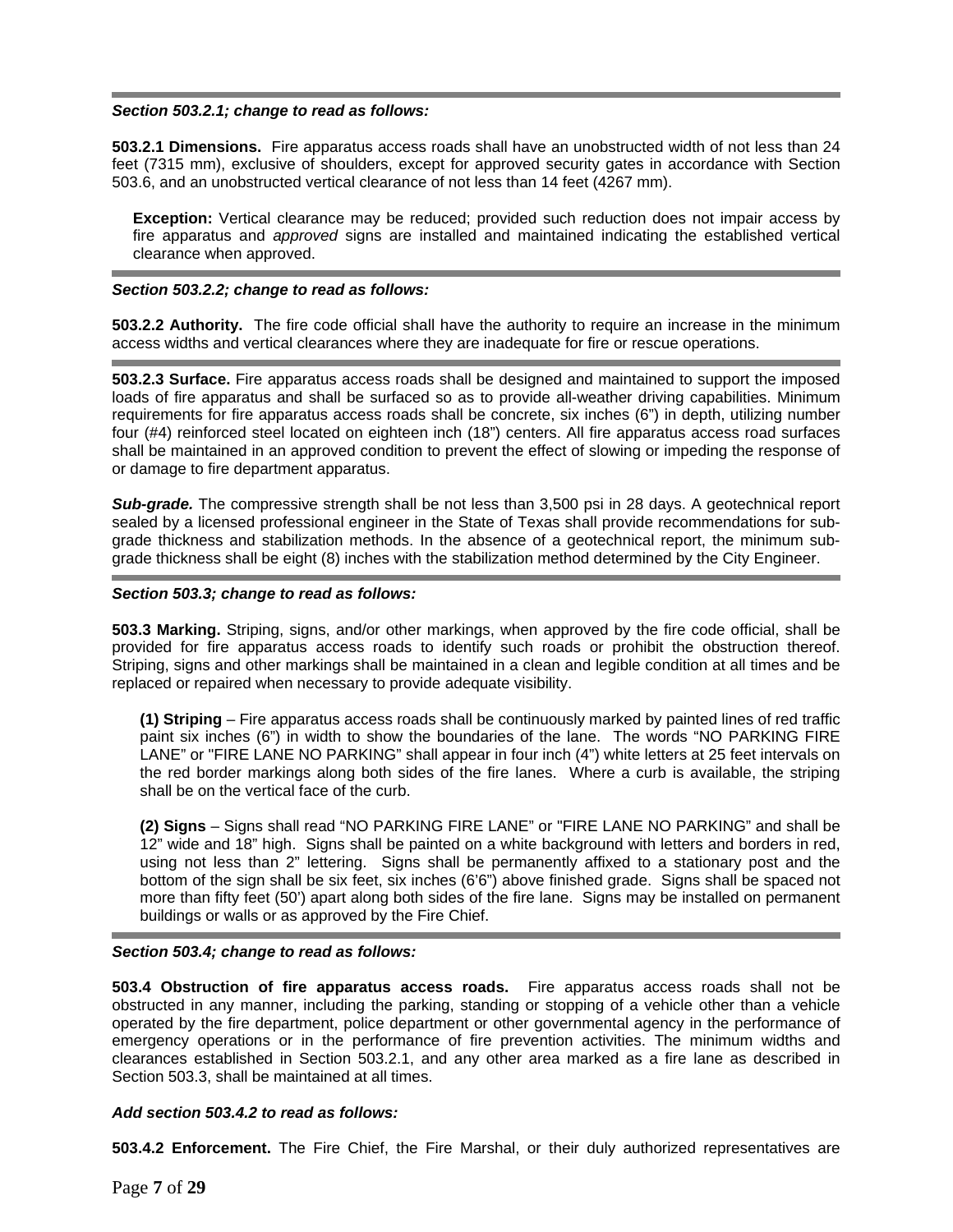hereby authorized to monitor fire apparatus access roads (fire lanes) to detect obstructions and may issue citations, remove and impound any vehicle or object obstructing said fire apparatus access road (fire lane), or both and assess any costs for removal against the owner of the vehicle.

# **Section 505.1; change to read as follows:**

**505.1 Address identification.** New and existing buildings shall have approved address numbers, building numbers or approved building identification placed in a position that is plainly legible and visible from the street or road fronting the property. These numbers shall contrast with their background. Where required by the fire code official, address numbers shall be provided in additional approved locations to facilitate emergency response. Address numbers shall be Arabic numbers or alphabetical letters. Numbers shall be a minimum of 6 inches (152.4 mm) high with a minimum stroke width of 0.5 inch (12.7 mm). Where access is by means of a private road, buildings do not immediately front a street, and/or the building cannot be viewed from the public way, a monument, pole or other sign with approved 6 inch (152.4 mm) height building numerals or addresses and 4 inch (101.6 mm) height suite/apartment numerals of a color contrasting with the background of the building or other approved means shall be used to identify the structure. Numerals or addresses shall be posted on a minimum 20 inch (508 mm) by 30 inch (762 mm) background on border. Address numbers shall be maintained to the satisfaction of the fire code official.

**Exception:** R-3 Single Family occupancies shall have approved numerals of a minimum 3 ½ inches (88.9 mm) in height and a color contrasting with the background clearly visible and legible from the street fronting the property and rear alleyway where such alleyway exists.

# *Add section 505.3 to read as follows:*

**505.3 Business or Facility Name** New and existing buildings and facilities shall have the business or facility name placed in a position that is plainly legible and visible from the street or road fronting the property. Lettering shall be a minimum of 6 inches with a minimum stroke width of .5 inches.

## *Add section 506.1.3 to read as follows:*

**506.1.3 Electronic devices.** On gates, doors and other similar barriers that are electronically operated, an approved electronic over-ride operating device in combination with an approved manual over-ride operating device shall be installed.

## *Section 507.4; change to read as follows:*

**507.4 Water supply test date and information.** The water supply test used for hydraulic calculation of fire protection systems shall be conducted in accordance with NFPA 291 "Recommended Practice for Fire Flow Testing and Marking of Hydrants" and within one year of sprinkler plan submittal. The *fire code official* shall be notified prior to the water supply test. Water supply tests shall be witnessed by the *fire code official*, as required. The exact location of the static/residual hydrant and the flow hydrant shall be indicated on the design drawings. All fire protection plan submittals shall be accompanied by a hard copy of the waterflow test report, or as approved by the *fire code official*. The report must indicate the dominant water tank level at the time of the test and the maximum and minimum operating levels of the tank, as well, or identify applicable water supply fluctuation. The licensed contractor must then design the fire protection system based on this fluctuation information, as per the applicable referenced NFPA standard. Reference Section 903.3.5 for additional design requirements.

# *Section 507.5.1; change to read as follows:*

**507.5.1 Where required.** Where a portion of a facility or building hereafter constructed or moved into or within the jurisdiction is more than 300 feet from a water supply on a public street, as measured by an approved route around the exterior of the facility or building, approved on-site fire hydrants and mains shall be provided where required by the fire code official. Locations of the on-site hydrants shall be approved by the fire code official.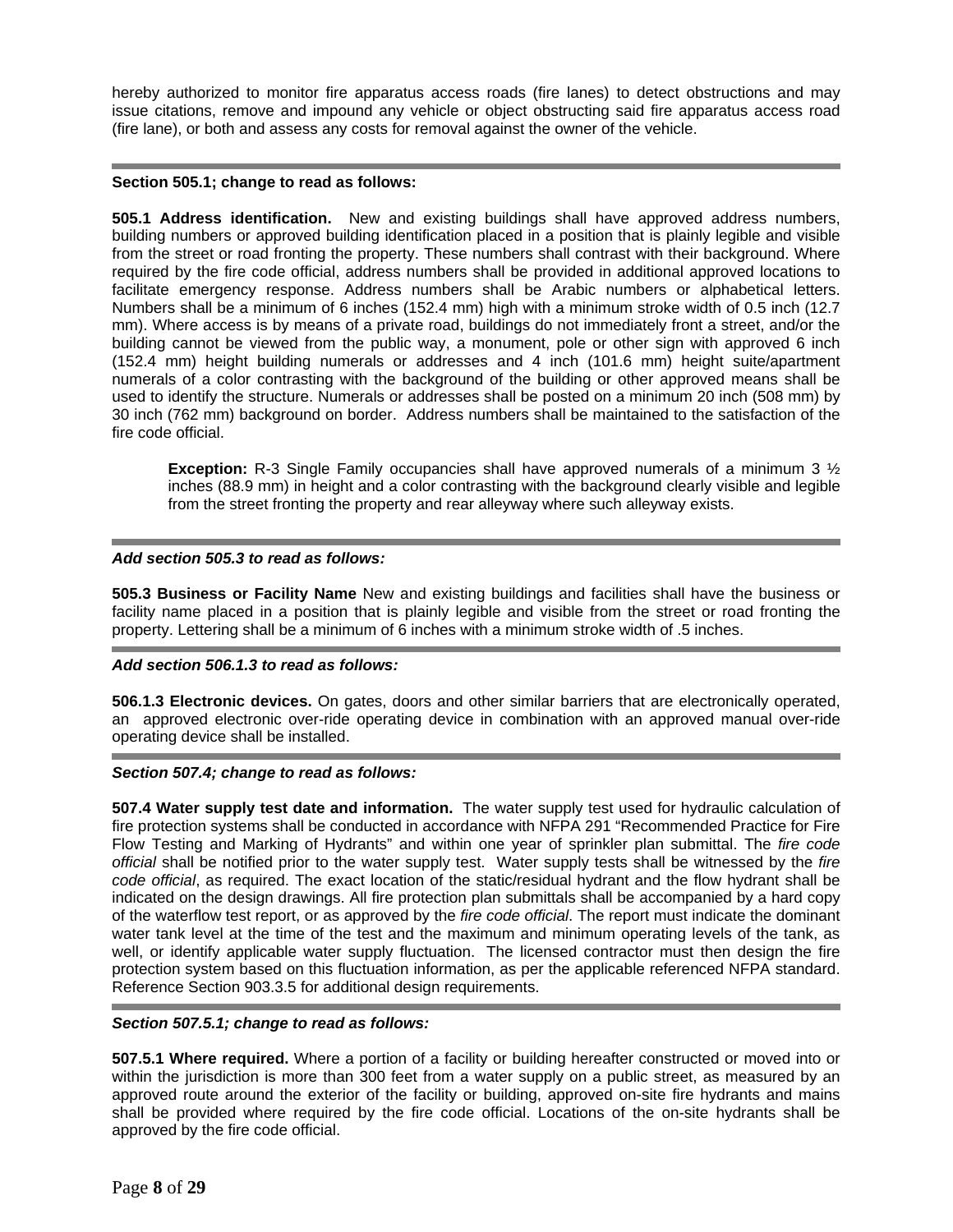Except for single or two-family residences, the path of measurement shall be along a minimum of a ten feet (10') wide unobstructed pathway around the external walls of the structure.

## **Delete exceptions.**

# *Section 507.5.1.1; change to read as follows:*

**507.5.1.1** An approved fire hydrant shall be installed within 50 feet of all fire department connections.

## **Delete Exception.**

*Add sections 507.5.1.2, 507.5.1.3 to read as follows:* 

**507.5.1.2 Hydrant Spacing.** Fire hydrants shall be spaced in accordance with the following:

R-3 and U occupancies – 500 feet spacing

All others – 300 feet spacing

**507.5.1.3 Additional locations.** Approved fire hydrants shall be provided at all intersecting streets and at intermediate locations between intersecting streets to meet the following spacing requirements:

R-3 and U occupancies – 500 feet spacing

All others - 300 feet spacing

#### *Section 507.5.4; change to read as follows:*

**507.5.4 Obstruction.** Unobstructed access to fire hydrants shall be maintained at all times. Posts, fences, vehicles, growth, trash, storage and other materials or objects shall not be placed or kept near fire hydrants, fire department inlet connections or fire protection system control valves in a manner that would prevent such equipment or fire hydrants from being immediately discernible. The fire department shall not be deterred or hindered from gaining immediate access to fire protection equipment or fire hydrants.

## *Add section 507.5.7 to read as follows:*

**507.5.7 Accessibility.** Fire hydrants shall be accessible to fire department apparatus by the use of approved fire apparatus access roads meeting the requirements of sections 503.2.1 and 503.2.3. Fire hydrants shall be installed directly adjacent to fire apparatus access roads unless otherwise approved by the fire code official

## *Add section 509.1.2 to read as follows:*

**509.1.2 Sign Requirements.** Unless more stringent requirements apply, lettering for signs required by this section shall have a minimum height of 2 inches (50.8 mm) when located inside a building and 4 inches (101.6 mm) when located outside, or as approved by the *fire code official*. The letters shall be of a color that contrasts with the background.

## **Section 603.3.2 and 603.3.2.1; change to read as follows:**

**603.3.1** Fuel oil storage in outside, above-ground tanks. Where connected to a fuel-oil piping system, the maximum amount of fuel oil storage allowed outside above ground without additional protection shall be 660 gallons (2498 L). The storage of fuel oil above ground in quantities exceeding 660 gallons (2498 L) shall comply with NFPA 31 and Chapter 57.

**603.3.2 Fuel oil storage inside buildings**. Fuel oil storage inside buildings shall comply with Sections 603.3.2.1 through 603.3.2.5 or and Chapter 57.

**603.3.2.1 Quantity limits.** One or more fuel oil storage tanks containing Class II or III combustible liquid shall be permitted in a building. The aggregate capacity of all tanks shall not exceed the following: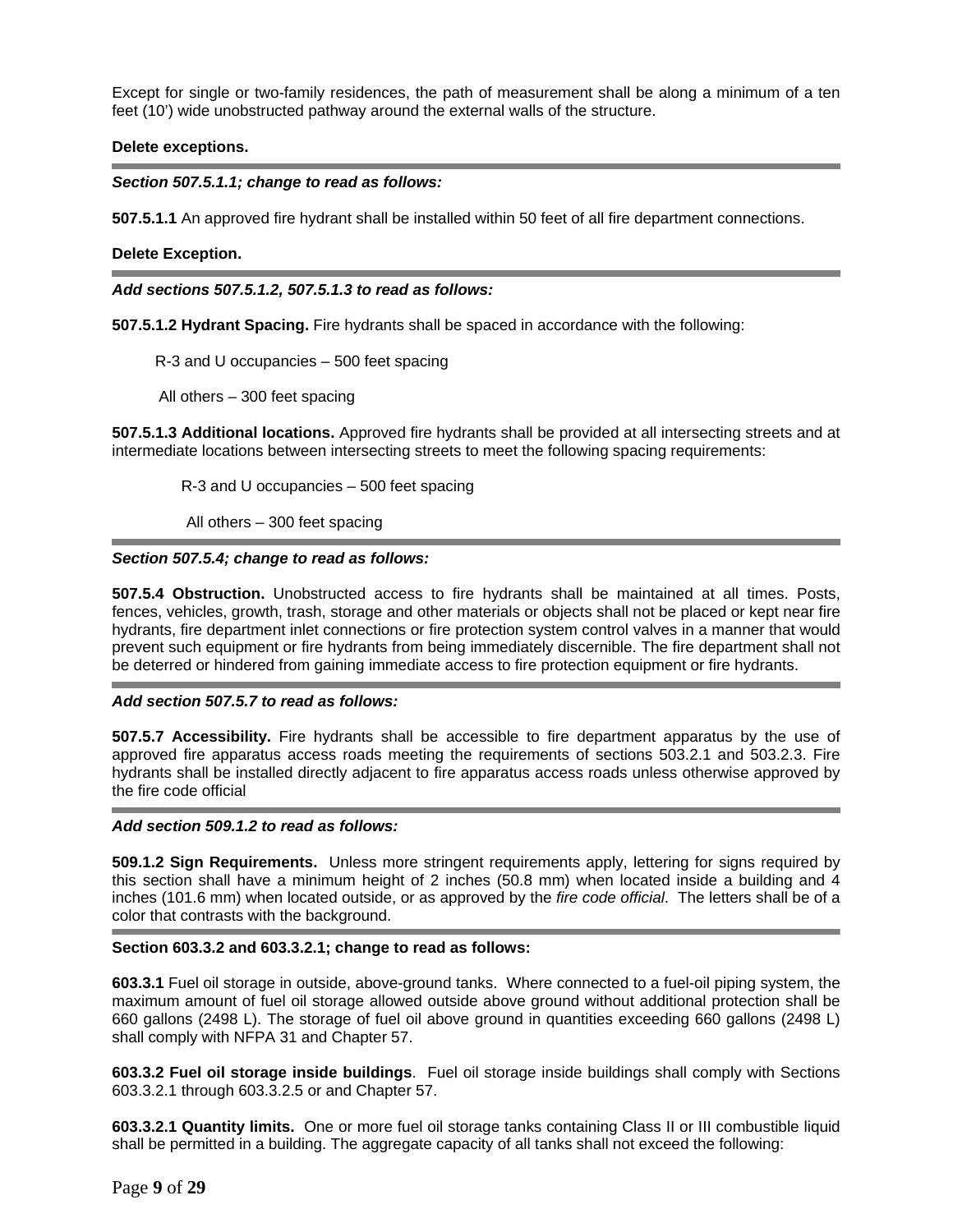- 1. 660 gallons (2498 L) in unsprinklered buildings, where stored in a tank complying with UL 80, UL 142 or UL 2085 for Class III liquids, and also listed as a double-wall/secondary containment tank for Class II liquids.
- 2. 1,320 gallons (4996 L) in buildings equipped with an automatic sprinkler system in accordance with Section 903.3.1.1, where stored in a tank complying with UL 142 or UL 2085 as a doublewall/secondary containment tank.
- 3. 3,000 gallons (11 356 L) where stored in protected above-ground tanks complying with UL 2085 and Section 5704.2.9.7 and the room is protected by an automatic sprinkler system in accordance with Section 903.3.1.1.

# *Section 603.8; change to read as follows:*

**603.8 Incinerators.** Incinerators of any type are not permitted to be constructed within the city limits of Saginaw. All existing incinerators constructed prior to the adoption of this code shall not be used in any manner for the purpose of burning any material or product.

# *Delete sections 603.8.1 through 603.8.5*

# **Section 807.5.2.2 and 807.5.2.3; change to read as follows:**

**807.5.2.2 Artwork in Corridors.** Artwork and teaching materials shall be limited on the walls of corridors to not more than 20 percent of the wall area. Such materials shall not be continuous from floor to ceiling or wall to wall. Curtains, draperies, wall hangings, and other decorative material suspended from the walls or ceilings shall meet the flame propagation performance criteria of NFPA 701 in accordance with Section 807 or be noncombustible.

**Exception:** Corridors protected by an approved automatic sprinkler system installed in accordance with Section 903.3.1.1 shall be limited to 50 percent of the wall area.

**807.5.2.3 Artwork in Classrooms.** Artwork and teaching materials shall be limited on walls of classrooms to not more than 50 percent of the specific wall area to which they are attached.

Curtains, draperies, wall hangings and other decorative material suspended from the walls or ceilings shall meet the flame propagation performance criteria of NFPA 701 in accordance with Section 807 or be noncombustible.

## *Section 807.5.5.2 and 807.5.5.3; change to read as follows:*

*807.5.5.2 Artwork in Corridors.* Artwork and teaching materials shall be limited on the walls of corridors to not more than 20 percent of the wall area. Such materials shall not be continuous from floor to ceiling or wall to wall. Curtains, draperies, wall hangings and other decorative material suspended from the walls or ceilings shall meet the flame propagation performance criteria of NFPA 701 in accordance with Section 807 or be noncombustible.

**Exception:** Corridors protected by an approved automatic sprinkler system installed in accordance with Section 903.3.1.1 shall be limited to 50 percent of the wall area.

*807.5.5.3 Artwork in Classrooms.* Artwork and teaching materials shall be limited on walls of classrooms to not more than 50 percent of the specific wall area to which they are attached. Curtains, draperies, wall hangings and other decorative material suspended from the walls or ceilings shall meet the flame propagation performance criteria of NFPA 701 in accordance with Section 807 or be noncombustible.

## *Section 901.4.3; change to read as follows:*

**901.4.3 Fire areas.** {First part of section unchanged} …determined in accordance with Section 707.3.10 of the *International Building Code.* 

**Section 901.6.1; add Section 901.6.1.1 to read as follows:**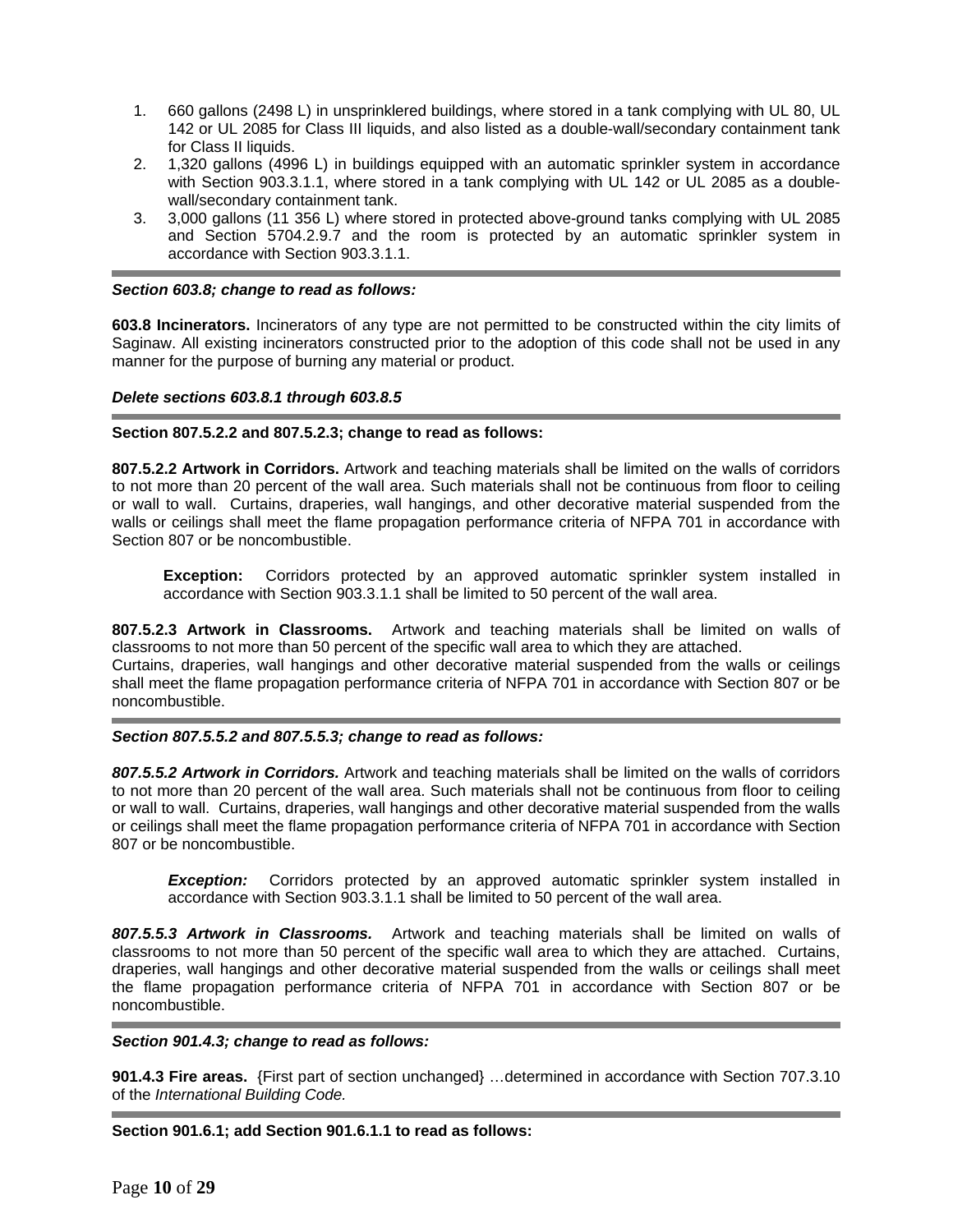**901.6.1.1 Standpipe Testing.** Building owners/managers must maintain and test standpipe systems as per NFPA 25 requirements. The following additional requirements shall be applied to the testing that is required every 5 years:

- 1. The piping between the Fire Department Connection (FDC) and the standpipe shall be backflushed when foreign material is present, and also hydrostatically tested for all FDC's on any type of standpipe system. Hydrostatic testing shall also be conducted in accordance with NFPA 25 requirements for the different types of standpipe systems.
- 2. For any manual (dry or wet) standpipe system not having an automatic water supply capable of flowing water through the standpipe, the tester shall connect hose from a fire hydrant or portable pumping system (as approved by the fire code official) to each FDC, and flow water through the standpipe system to the roof outlet to verify that each inlet connection functions properly. Confirm that there are no open hose valves prior to introducing water into a dry standpipe. There is no required pressure criteria at the outlet. Verify that check valves function properly and that there are no closed control valves on the system.
- 3. Any pressure relief, reducing, or control valves shall be tested in accordance with the requirements of NFPA 25. All hose valves shall be exercised.
- 4. If the FDC is not already provided with approved caps, the contractor shall install such caps for all FDC's as required by the fire code official.
- 5. Upon successful completion of standpipe test, place a blue tag (as per Texas Administrative Code, Fire Sprinkler Rules for Inspection, Test and Maintenance Service (ITM) Tag) at the bottom of each standpipe riser in the building. The tag shall be check-marked as "Fifth Year" for Type of ITM, and the note on the back of the tag shall read "5 Year Standpipe Test" at a minimum.
- 6. The procedures required by Texas Administrative Code Fire Sprinkler Rules with regard to Yellow Tags and Red Tags or any deficiencies noted during the testing, including the required notification of the local Authority Having Jurisdiction (fire code official) shall be followed.
- 7. Additionally, records of the testing shall be maintained by the owner and contractor, if applicable, as required by the State Rules mentioned above and NFPA 25.
- 8. Standpipe system tests where water will be flowed external to the building shall not be conducted during freezing conditions or during the day prior to expected night time freezing conditions.
- 9. Contact the fire code official for requests to remove existing fire hose from Class II and III standpipe systems where employees are not trained in the utilization of this firefighting equipment. All standpipe hose valves must remain in place and be provided with an approved cap and chain when approval is given to remove hose by the fire code official.

## *Section 901.6.4; add Section 901.6.4 to read as follows:*

*901.6.4 False Alarms and Nuisance Alarms.* False alarms and nuisance alarms shall not be given, signaled or transmitted or caused or permitted to be given, signaled or transmitted in any manner.

## *Section 901.7; change to read as follows:*

**901.7 Systems out of service.** Where a required fire protection system is out of service or in the event of an excessive number of activations as determined by the fire code official, the fire department and the fire code official shall be notified immediately and, where required by the fire code official, the building shall either be evacuated or an approved fire watch shall be provided for all occupants left unprotected by the shut down until the fire protection system has been returned to service. …{remaining text unchanged}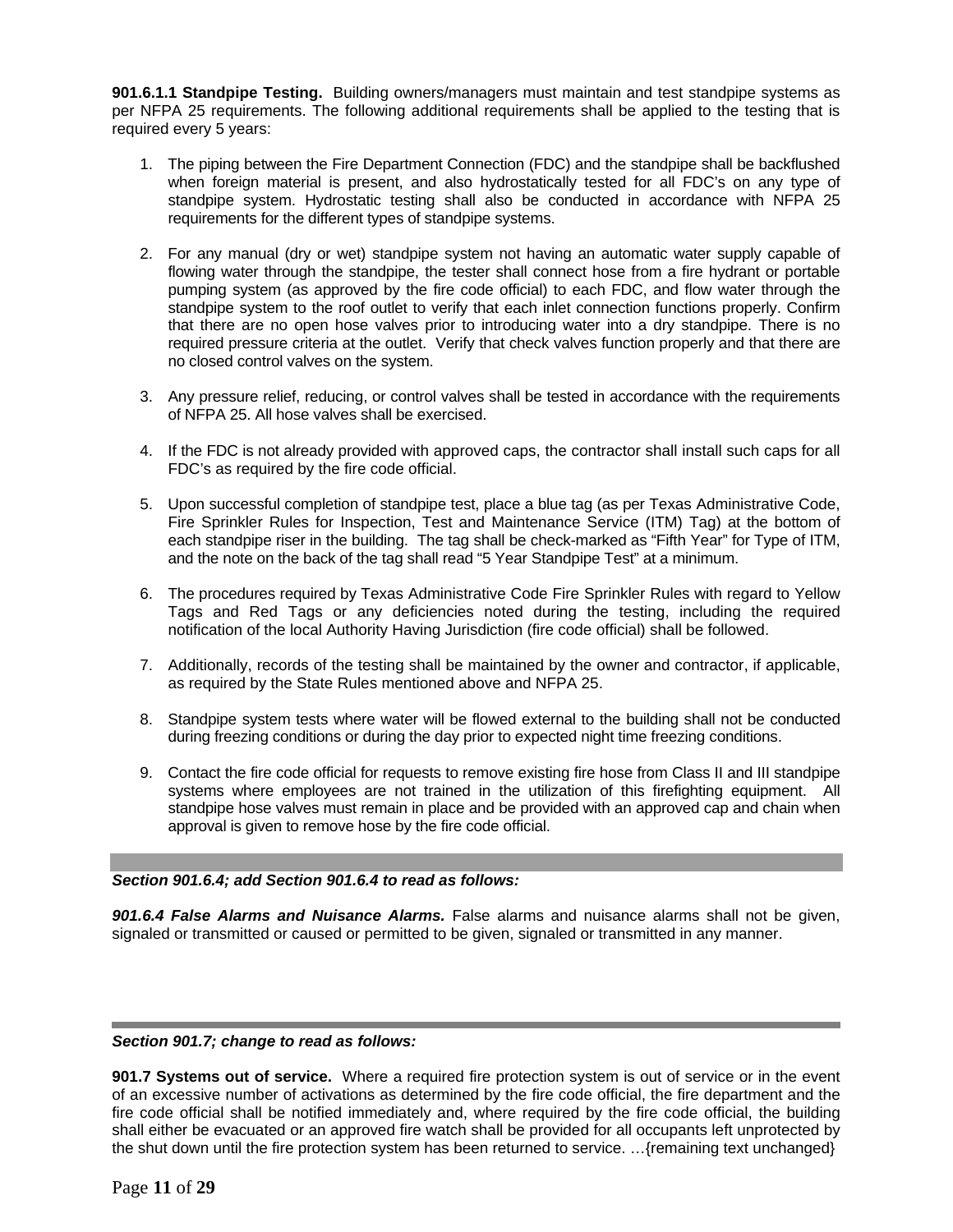## *Section 901.9; change Section 901.9 to read as follows:*

**901.9 Discontinuation or change of service.** Notice shall be made to the fire code official whenever contracted alarm services for monitoring of any fire alarm system are terminated for any reason, or a change in alarm monitoring provider occurs. Notice shall be made in writing to the fire code official by the building owner and monitoring service provider prior to the service being terminated.

#### *Section 903.1.1; change to read as follows:*

**903.1.1 Alternative protection.** Alternative automatic fire-extinguishing systems complying with Section 904 shall be permitted in addition to automatic sprinkler protection where recognized by the applicable standard or as approved by the fire code official.

#### *Section 903.2; add paragraph to read as follows:*

Automatic Sprinklers shall not be installed in elevator machine rooms, elevator machine spaces, and elevator hoistways, other than pits where such sprinklers would not necessitate shunt trip requirements under any circumstances. Storage shall not be allowed within the elevator machine room. Signage shall be provided at the entry doors to the elevator machine room indicating "ELEVATOR MACHINERY – NO STORAGE ALLOWED."

#### *Section 903.2; delete the exception.*

#### *Section 903.2.9; add Section 903.2.9.3 to read as follows:*

**903.2.9.3 Self-service storage facility.** An automatic sprinkler system shall be installed throughout all self-service storage facilities.

**Exception:** One-story self-service storage facilities that have no interior corridors, with a one-hour fire barrier separation wall installed between every storage compartment.

## *Section 903.2.11; change 903.2.11.3 and add 903.2.11.7, 903.2.11.8, 903.2.11.9, 903.2.11.10, 903.2.11.11, 903.2.11.12 and 903.2.11.13 as follows:*

**903.2.11.3** Buildings 35 feet or more in height. An automatic sprinkler system shall be installed throughout buildings with a floor level, other than penthouses in compliance with Section 1509 of the International Building Code, that is located 35 feet (10 668 mm) or more above the lowest level of fire department vehicle access.

#### **Exceptions:**

1. Open parking structures in compliance with Section 406.5 of the International Building Code.

**903.2.11.7 High-Piled Combustible Storage.** For any building with a clear height exceeding 12 feet (4572 mm), see Chapter 32 to determine if those provisions apply.

**903.2.11.8 Spray Booths and Rooms.** New and existing spray booths and spraying rooms shall be protected by an approved automatic fire-extinguishing system.

**903.2.11.9 Buildings 6,000 sq. ft. and greater** An automatic sprinkler system shall be installed throughout all new buildings with a building area 6,000 sq. ft. or greater and in all existing buildings that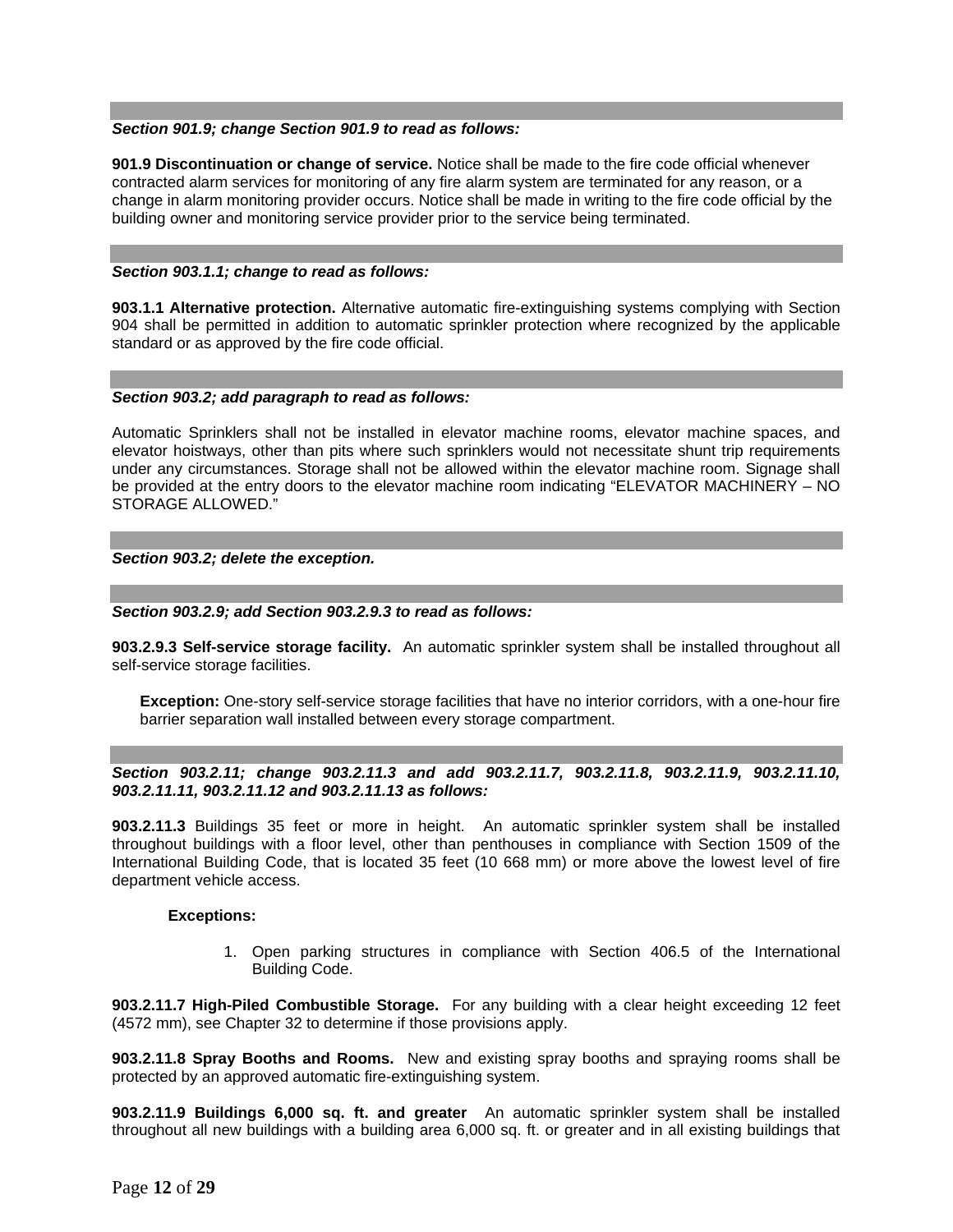are enlarged to be 6,000 sq. ft. or greater. For the purpose of this provision, fire walls shall not define separate buildings.

# **Exception:**

1. Open parking garages in compliance with Section 406.5 of the International Building Code.

**903.2.11.10 Existing Structures.** Existing buildings that are currently less than 6,000 sq. ft. shall be permitted to expand without being required to install an automatic sprinkler system throughout the entire building unless the total combined square footage of the building area exceeds 6,000 sq. ft., or the installation of an automatic sprinkler system is required elsewhere in the Fire Code or Building Code. An addition/expansion to any existing building currently exceeding 6,000 sq. ft. of building area shall be required to install an automatic sprinkler system throughout the entire building. For the purpose of this provision, fire walls, fire barriers and/or fire partitions shall not define separate buildings and/or spaces.

- **Exception:** Existing buildings classified as a group F-2 occupancy exceeding 6,000 sq. ft. shall have the option of installing an approved standpipe system to low hazard areas of the occupancy as approved by the fire code official.
	- a. "Existing Buildings" shall be defined as buildings constructed prior to the date of adoption of the 2018 IFC and adopted amendments.
	- b. "Approved Standpipe System" shall be defined as a wet or dry system of piping, valves, outlets and related equipment designed to provide water at specified pressures and installed exclusively for the fighting of fires. The standpipe system shall be equipped with 2.5" outlets and easily removable 2.5" by 1.5" reducers and caps. The outlets shall be accessible and shall be located so that all portions of the building are within 30' of a nozzle attached to 100' of hose and capable of delivering a minimum of 200 gpm @ 50 psi. The standpipe system shall be connected to the City of Saginaw domestic water supply and be equipped with an approved fire department connection (FDC), backflow prevention device, water flow and tamper switch monitoring all meeting the same specification requirements of a fire sprinkler system.

**903.2.11.11 Existing Lease Space Structures.** Existing multi-use lease spaces shall be permitted to expand any single existing lease space within a building without being required to install an automatic sprinkler system unless the total combined square footage of the single space exceeds 6,000 sq. ft., or the installation of an automatic sprinkler system is required elsewhere in the Fire Code or Building Code. For the purposes of this provision, fire walls and/or fire barriers shall not define separate buildings or fire areas.

# **OPTION A**

**903.2.11.9 Buildings Over 6,000 sq. ft.** An automatic sprinkler system shall be installed throughout all new buildings with a building area 6,000 sq. ft. or greater and in all existing buildings that are enlarged to be 6,000 sq. ft. or greater. For the purpose of this provision, fire walls shall not define separate buildings.

## **Exception:**

2. Open parking garages in compliance with Section 406.5 of the International Building Code.

**903.2.11.10 Existing Structures.** Existing buildings that are currently less than 6,000 sq. ft. shall be permitted to expand without being required to install an automatic sprinkler system throughout the entire building unless the total combined square footage of the building area exceeds 6,000 sq. ft., or the installation of an automatic sprinkler system is required elsewhere in the Fire Code or Building Code. An addition/expansion to any existing building currently exceeding 6,000 sq. ft. of building area shall be required to install an automatic sprinkler system throughout the entire building. For the purpose of this provision, fire walls, fire barriers and/or fire partitions shall not define separate buildings and/or spaces.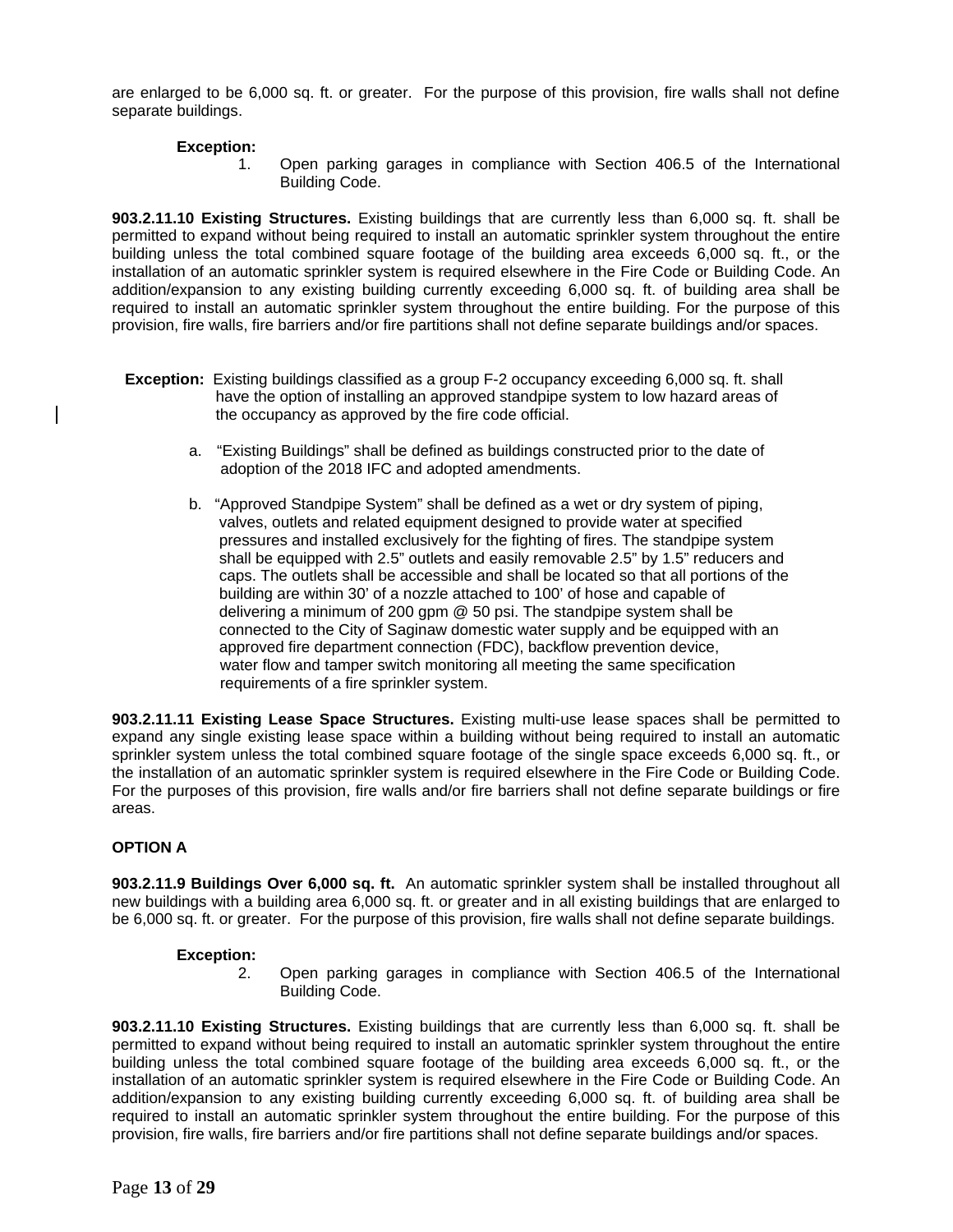- **Exception:** Existing buildings classified as a group F-2 occupancy exceeding 6,000 sq. ft. shall have the option of installing an approved standpipe system to low hazard areas of the occupancy as approved by the fire code official.
	- b. "Existing Buildings" shall be defined as buildings constructed prior to the date of adoption of the 2018 IFC and adopted amendments.
	- b. "Approved Standpipe System" shall be defined as a wet or dry system of piping, valves, outlets and related equipment designed to provide water at specified pressures and installed exclusively for the fighting of fires. The standpipe system shall be equipped with 2.5" outlets and easily removable 2.5" by 1.5" reducers and caps. The outlets shall be accessible and shall be located so that all portions of the building are within 30' of a nozzle attached to 100' of hose and capable of delivering a minimum of 200 gpm @ 50 psi. The standpipe system shall be connected to the City of Saginaw domestic water supply and be equipped with an approved fire department connection (FDC), backflow prevention device, water flow and tamper switch monitoring all meeting the same specification requirements of a fire sprinkler system.

**903.2.11.11 Existing Lease Space Structures.** Existing multi-use lease spaces shall be permitted to expand any single existing lease space within a building without being required to install an automatic sprinkler system unless the total combined square footage of the single space exceeds 6,000 sq. ft., or the installation of an automatic sprinkler system is required elsewhere in the Fire Code or Building Code. For the purposes of this provision, fire walls and/or fire barriers shall not define separate buildings or fire areas.

**903.2.11.12 Single and Two Family Dwellings.** An automatic sprinkler system shall be installed in all single and two family dwellings exceeding 6,000 sq. ft. For the purpose of this provision, fire walls and/or fire barriers shall not define separate dwellings.

**903.2.11.13 Townhouses.** An automatic sprinkler system shall be installed in all townhouses consisting of three or more attached units. For the purpose of this provision, fire walls shall not define separate units.

## **Section 903.3.1.1.1; change to read as follows:**

**903.3.1.1.1 Exempt locations.** When approved by the fire code official, automatic sprinklers shall not be required in the following rooms or areas where such ...{text unchanged}… because it is damp, of fireresistance-rated construction or contains electrical equipment.

- 1. Any room where the application of water, or flame and water, constitutes a serious life or fire hazard.
- 2. Any room or space where sprinklers are considered undesirable because of the nature of the contents, when approved by the code official.
- 3. Generator and transformer rooms, under the direct control of a public utility, separated from the remainder of the building by walls and floor/ceiling or roof/ceiling assemblies having a fireresistance rating of not less than 2 hours.
- 4. Elevator machine rooms, machinery spaces, and hoistways, other than pits where such sprinklers would not necessitate shunt trip requirements under any circumstances.
- 5. {Delete.}

## **Section 903.3.1.2.3; delete section and replace as follows:**

**[F] Section 903.3.1.2.3 Attached Garages and Attics.** Sprinkler protection is required in attached garages, and in the following attic spaces: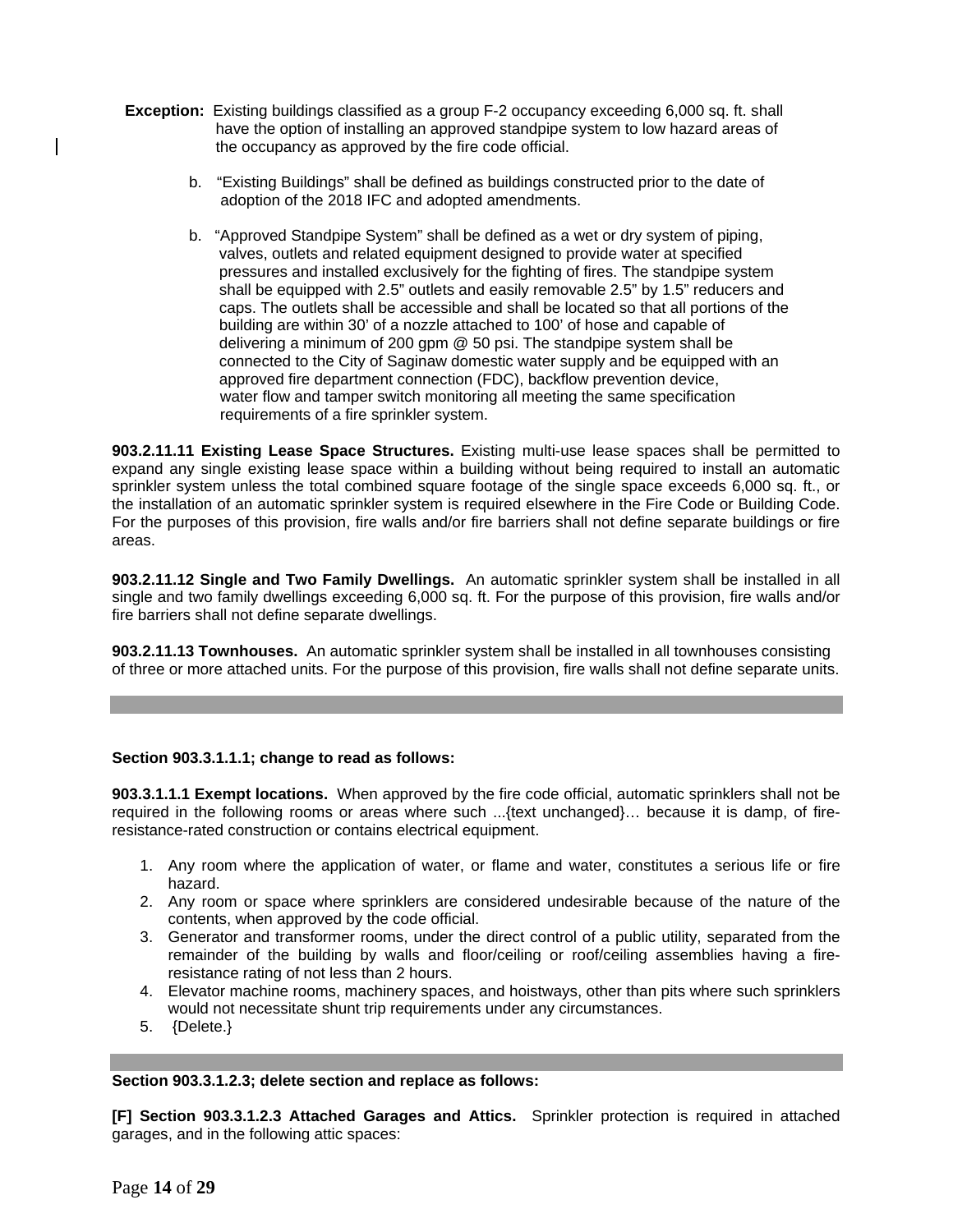- 1. Attics that are used or intended for living purposes or storage shall be protected by an automatic sprinkler system.
- 2. Where fuel-fired equipment is installed in an unsprinklered attic, not fewer than one quickresponse intermediate temperature sprinkler shall be installed above the equipment.
- 3. Attic spaces of buildings that are two or more stories in height above grade plane or above the lowest level of fire department vehicle access.
- 4. Group R-4, Condition 2 occupancy attics not required by Item 1 or 3 to have sprinklers shall comply with one of the following:
	- 4.1. Provide automatic sprinkler system protection.
	- 4.2. Provide a heat detection system throughout the attic that is arranged to activate the building fire alarm system.
	- 4.3. Construct the attic using noncombustible materials.
	- 4.4. Construct the attic using fire-retardant-treated wood complying with Section 2303.2 of the International Building Code.
	- 4.5. Fill the attic with noncombustible insulation.

## *Section 903.3.1.3; change to read as follows:*

**903.3.1.3 NFPA 13D sprinkler systems.** *Automatic sprinkler systems* installed in one- and two-family *dwellings*, Group R-3 and R-4 congregate living facilities and *townhouses* shall be permitted to be installed throughout in accordance with NFPA 13D or in accordance with state law.

# *Section 903.3.1.4; add to read as follows:*

**[F] 903.3.1.4 Freeze protection.** Freeze protection systems for automatic fire sprinkler systems shall be in accordance with the requirements of the applicable referenced NFPA standard and this section.

**903.3.1.4.1 Attics**. Only dry-pipe, preaction, or listed antifreeze automatic fire sprinkler systems shall be allowed to protect attic spaces.

- Exception: Wet-pipe fire sprinkler systems shall be allowed to protect non-ventilated attic spaces where:
- 1. The attic sprinklers are supplied by a separate floor control valve assembly to allow ease of draining the attic system without impairing sprinklers throughout the rest of the building, and
- 2. Adequate heat shall be provided for freeze protection as per the applicable referenced NFPA standard, and
- 3. The attic space is a part of the building's thermal, or heat, envelope, such that insulation is provided at the roof deck, rather than at the ceiling level.

**903.3.1.4.2 Heat trace/insulation**. Heat trace/insulation shall only be allowed where approved by the fire code official for small sections of large diameter water-filled pipe.

## *Section 903.3.5; add a second paragraph to read as follows:*

Water supply as required for such systems shall be provided in conformance with the supply requirements of the respective standards; however, every fire protection system shall be designed with a 10 psi safety factor. Reference Section 507.4 for additional design requirements.

## *Section 903.3.7; change to read as follows:*

**903.3.7 Fire Department Connections.** The location of fire department connections shall be approved by the fire code official and remotely located unless otherwise approved by the fire code official.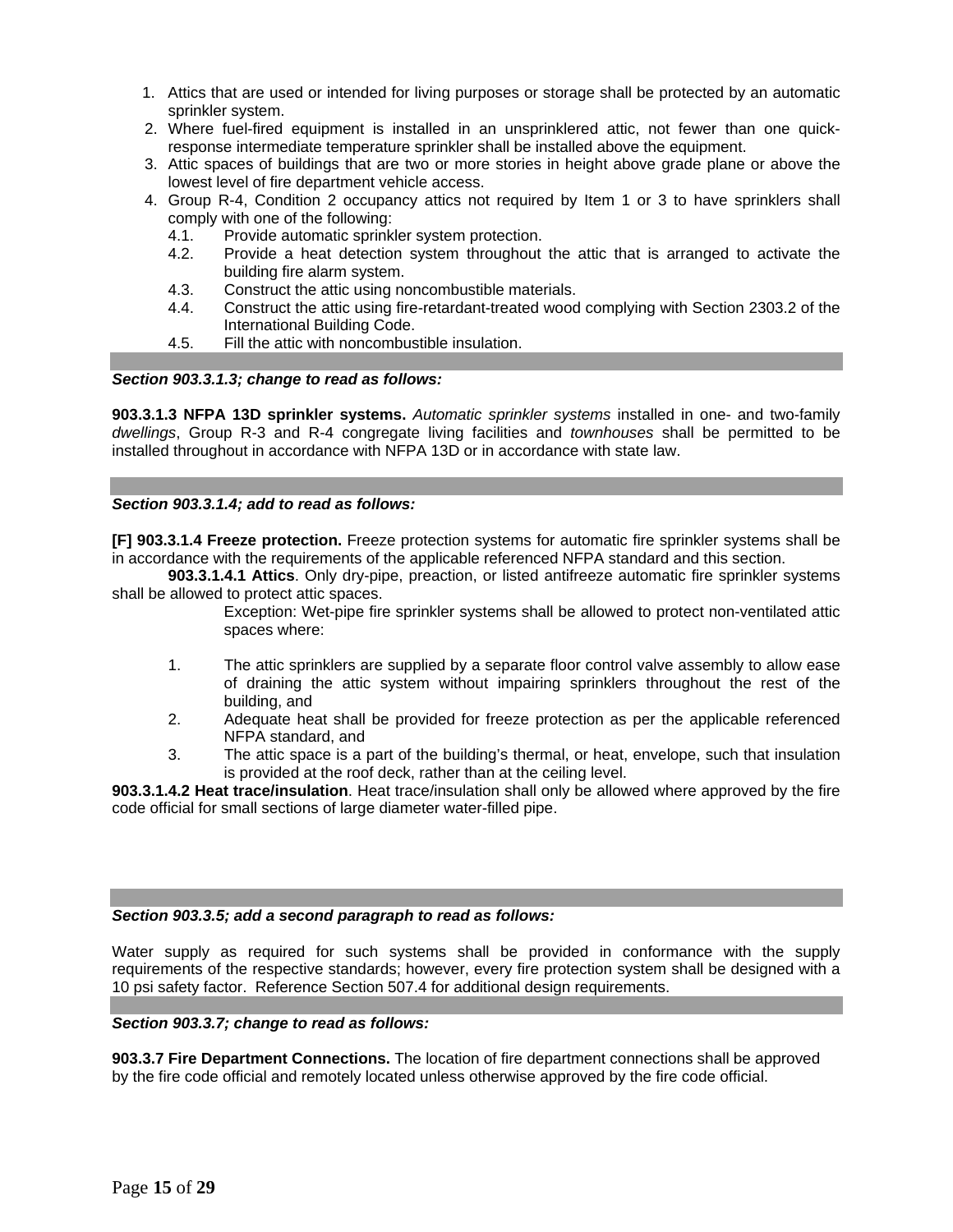## *Section 903.4; add a second paragraph after the exceptions to read as follows:*

Sprinkler and standpipe system water-flow detectors shall be provided for each floor tap to the sprinkler system and shall cause an alarm upon detection of water flow for more than 45 seconds. All control valves in the sprinkler and standpipe systems except for fire department hose connection valves shall be electrically supervised to initiate a supervisory signal at the central station upon tampering.

#### *Section 903.4.2; add second paragraph to read as follows:*

The alarm device required on the exterior of the building shall be a weatherproof horn/strobe notification appliance with a minimum 75 candela strobe rating, installed as close as practicable to the fire department connection.

#### *Section 905.2; change to read as follows:*

**905.2 Installation standard.** Standpipe systems shall be installed in accordance with this section and NFPA 14. Manual dry standpipe systems shall be supervised with a minimum of 10 psig and a maximum of 40 psig air pressure with a high/low alarm.

## *Section 905.3; change to read as follows:*

**905.3 Required Installations.** Class I standpipe systems shall be installed throughout all buildings with an automatic sprinkler system unless omission is approved by the fire code official. Standpipe systems shall be installed where all interior portions of the building are reachable from the hose connection by a 30 foot hose stream from a nozzle attached to 100 feet of hose. All hose connection locations shall be approved by the fire code official. Standpipe systems may be allowed to be combined with automatic sprinkler systems when approved by the fire code official.

**Exception:** Automatic dry and semi-automatic dry standpipes are allowed as provided for in NFPA 14.

## *Section 905.4, item 5; change to read as follows:*

5. Where the roof has a slope less than four units vertical in 12 units horizontal (33.3-percent slope), each standpipe shall be provided with a two-way hose connection located to serve the roof or at the highest landing of a stairway with stair access to the roof provided in accordance with Section 1009.16. An additional hose connection shall be provided at the top of the most hydraulically remote standpipe for testing purposes.

#### *Section 905.4, item 6; change to read as follows:*

6. Standpipe connections shall be placed throughout the structure to meet the reach requirements as outlined in 905.3.

## *Section 905.4; add the following item 7:*

*7.* When required by this Chapter, standpipe connections shall be placed adjacent to all required exits to the structure or as otherwise approved by the fire code official.

#### *Section 905.9; add a second paragraph after the exceptions to read as follows:*

Sprinkler and standpipe system water-flow detectors shall be provided for each floor tap to the sprinkler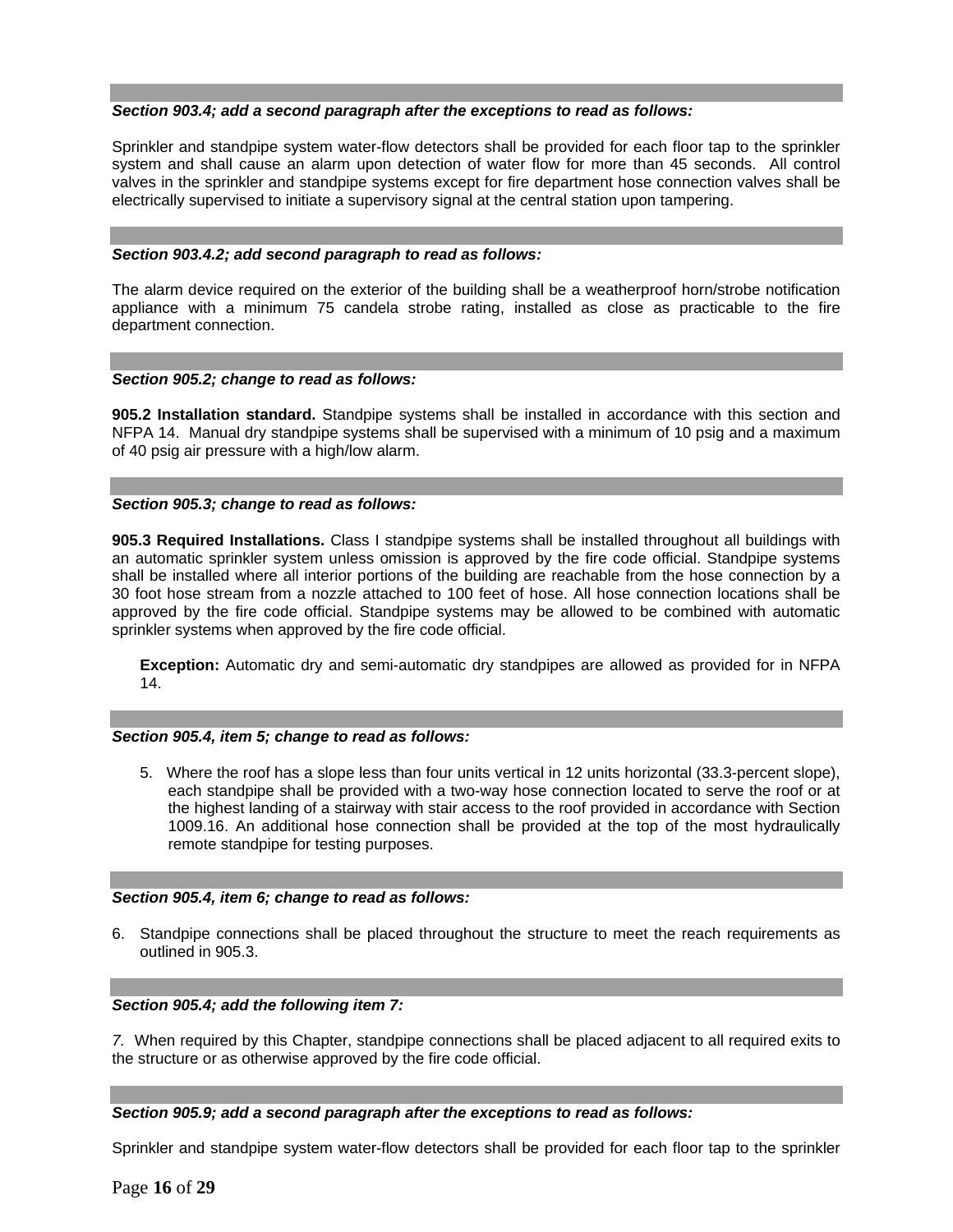system and shall cause an alarm upon detection of water flow for more than 45 seconds. All control valves in the sprinkler and standpipe systems except for fire department hose connection valves shall be electrically supervised to initiate a supervisory signal at the central station upon tampering.

#### *Section 907.1; add Section 907.1.4 to read as follows:*

**907.1.4 Design standards.** All alarm systems new or replacement shall be addressable. Alarm **systems serving more than 20 smoke detectors shall be analog addressable.** 

**Exception:** Existing systems need not comply unless the total building remodel or expansion initiated after the effective date of this code, as adopted, exceeds 30% of the building. When cumulative building remodel or expansion exceeds 50% of the building must comply within 18 months of permit application.

#### *Section 907.2.1; change to read as follows:*

**907.2.1 Group A.** A manual fire alarm system that activates the occupant notification system in accordance with new Section 907.6 shall be installed in Group A occupancies having an occupant load of 300 or more persons or more than 100 persons above or below the lowest level of exit discharge. Group A occupancies not separated from one another in accordance with Section 707.3.10 of the International Building Code shall be considered as a single occupancy for the purposes of applying this section. Portions of Group E occupancies occupied for assembly purposes shall be provided with a fire alarm system as required for the Group E occupancy.

**Exception:** {No change.}

Activation of fire alarm notification appliances shall:

- 1. Cause illumination of the means of egress with light of not less than 1 foot-candle (11 lux) at the walking surface level, and
- 2. Stop any conflicting or confusing sounds and visual distractions.

#### *Section 907.2.3; change to read as follows:*

**907.2.3 Group E.** A manual fire alarm system that initiates the occupant notification signal utilizing an emergency voice/alarm communication system meeting the requirements of Section 907.5.2.2 and installed in accordance with Section 907.6 shall be installed in Group E educational occupancies. When *automatic sprinkler systems* or smoke detectors are installed, such systems or detectors shall be connected to the building fire alarm system. An approved smoke detection system shall be installed in Group E day care occupancies. Unless separated by a minimum of 100' open space, all buildings, whether portable buildings or the main building, will be considered one building for alarm occupant load consideration and interconnection of alarm systems.

## *Section 907.2.3; change exception 1. to read as follows:*

#### **Exceptions:**

- 1. A manual fire alarm system is not required in Group E educational and day care occupancies with an occupant load of less than 30 when provided with an approved automatic sprinkler system.
	- 1.1. Residential In-Home day care with not more than 12 children may use interconnected single station detectors in all habitable rooms. (For care of more than five children 2 1/2 or less years of age, see Section 907.2.6.)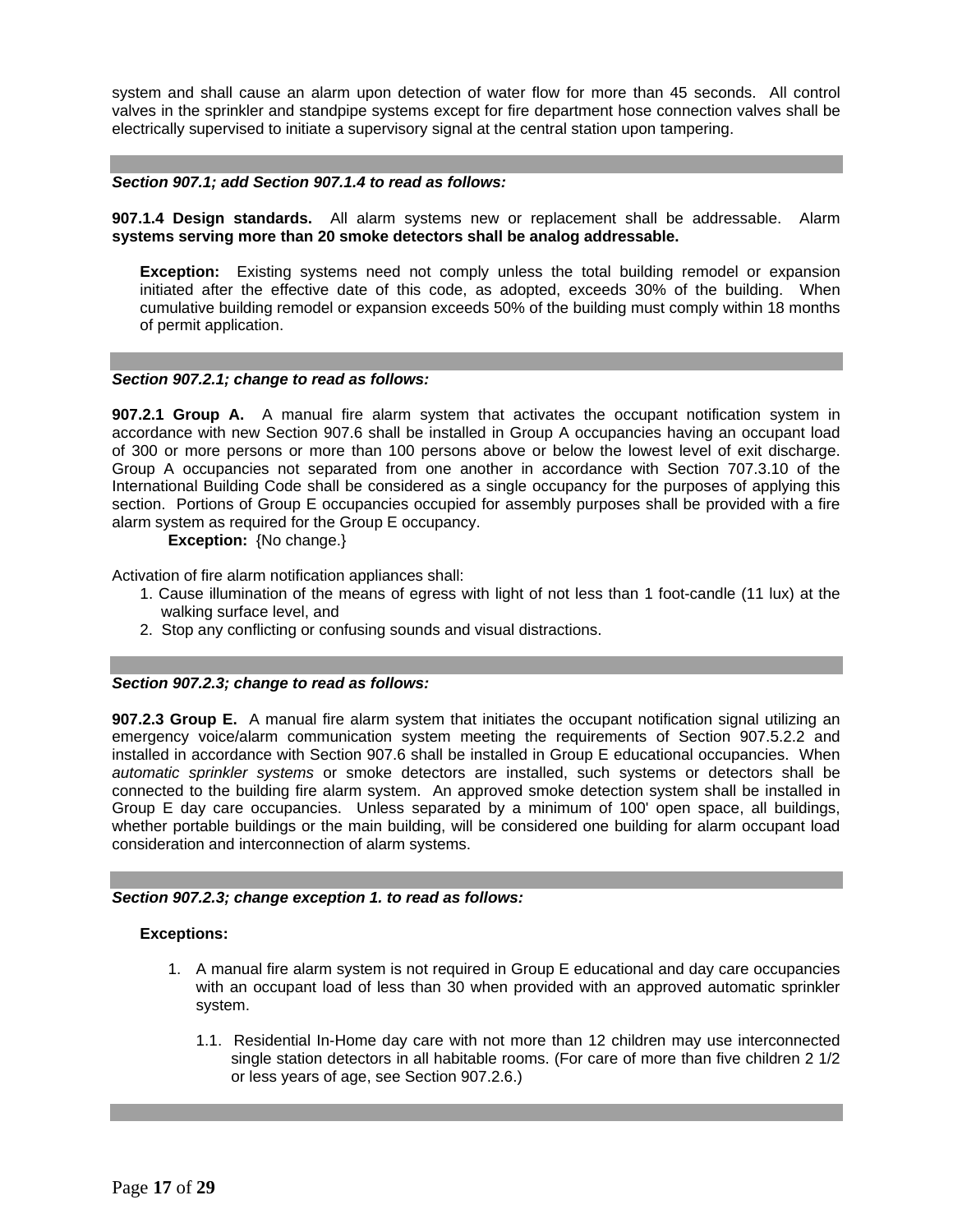# *Section 907.2.13, Exception 3; change to read as follows:*

3. Open air portions of buildings with an occupancy in Group A-5 in accordance with Section 303.1 of the *International Building Code*; however, this exception does not apply to accessory uses including but not limited to sky boxes, restaurants and similarly enclosed areas.

# *Section 907.4.2; add Section 907.4.2.7 to read as follows:*

*(* 

**907.4.2.7 Type.** Manual alarm initiating devices shall be an approved double action type.

# *Section 907.6.1; add Section 907.6.1.1 to read as follows:*

**907.6.1.1 Wiring Installation.** All fire alarm systems shall be installed in such a manner that a failure of any single initiating device or single open in an initiating circuit conductor will not interfere with the normal operation of other such devices. All signaling line circuits (SLC) shall be installed in such a way that a single open will not interfere with the operation of any addressable devices (Class A). Outgoing and return SLC conductors shall be installed in accordance with NFPA 72 requirements for Class A circuits and shall have a minimum of four feet separation horizontal and one foot vertical between supply and return circuit conductors. The initiating device circuit (IDC) from an addressable input (monitor) module may be wired Class B, provided the distance from the addressable module to the initiating device is ten feet or less.

# *Section 907.6.3; delete all four Exceptions.*

# *Section 907.6.6; add Section 907.6.6.3 to read as follows:*

**907.6.6.3 Communication requirements.** All alarm systems, new or replacement, shall transmit alarm, supervisory and trouble signals descriptively to the approved central station, remote supervisory station or proprietary supervising station as defined in NFPA 72, with the correct device designation and location of addressable device identification. Alarms shall not be permitted to be transmitted as a General Alarm or Zone condition.

## *\*\*Section 909.22; add to read as follows:*

*909.22 Stairway or Ramp Pressurization Alternative*. Where the building is equipped throughout with an automatic sprinkler system in accordance with Section 903.3.1.1 and the stair pressurization alternative is chosen for compliance with Building Code requirements for a smokeproof enclosure, interior exit stairways or ramps shall be pressurized to a minimum of 0.10 inches of water (25 Pa) and a maximum of 0.35 inches of water (87 Pa) in the shaft relative to the building measured with all interior exit stairway and ramp doors closed under maximum anticipated conditions of stack effect and wind effect. Such systems shall comply with Section 909, including the installation of a separate fire-fighter's smoke control panel as per Section 909.16, and a Smoke Control Permit shall be required from the fire department as per Section 105.7.

*909.22.1 Ventilating equipment.* The activation of ventilating equipment for the stair or ramp pressurization system shall be by smoke detectors installed at each floor level at an approved location at the entrance to the smokeproof enclosure. When the closing device for the stairway or ramp shaft and vestibule doors is activated by smoke detection or power failure, the mechanical equipment shall activate and operate at the required performance levels. Smoke detectors shall be installed in accordance with Section 907.3.

*909.22.1.1 Ventilation Systems.* Smokeproof enclosure ventilation systems shall be independent of other building ventilation systems. The equipment, control wiring, power wiring and ductwork shall comply with one of the following:

1. Equipment, control wiring, power wiring and ductwork shall be located exterior to the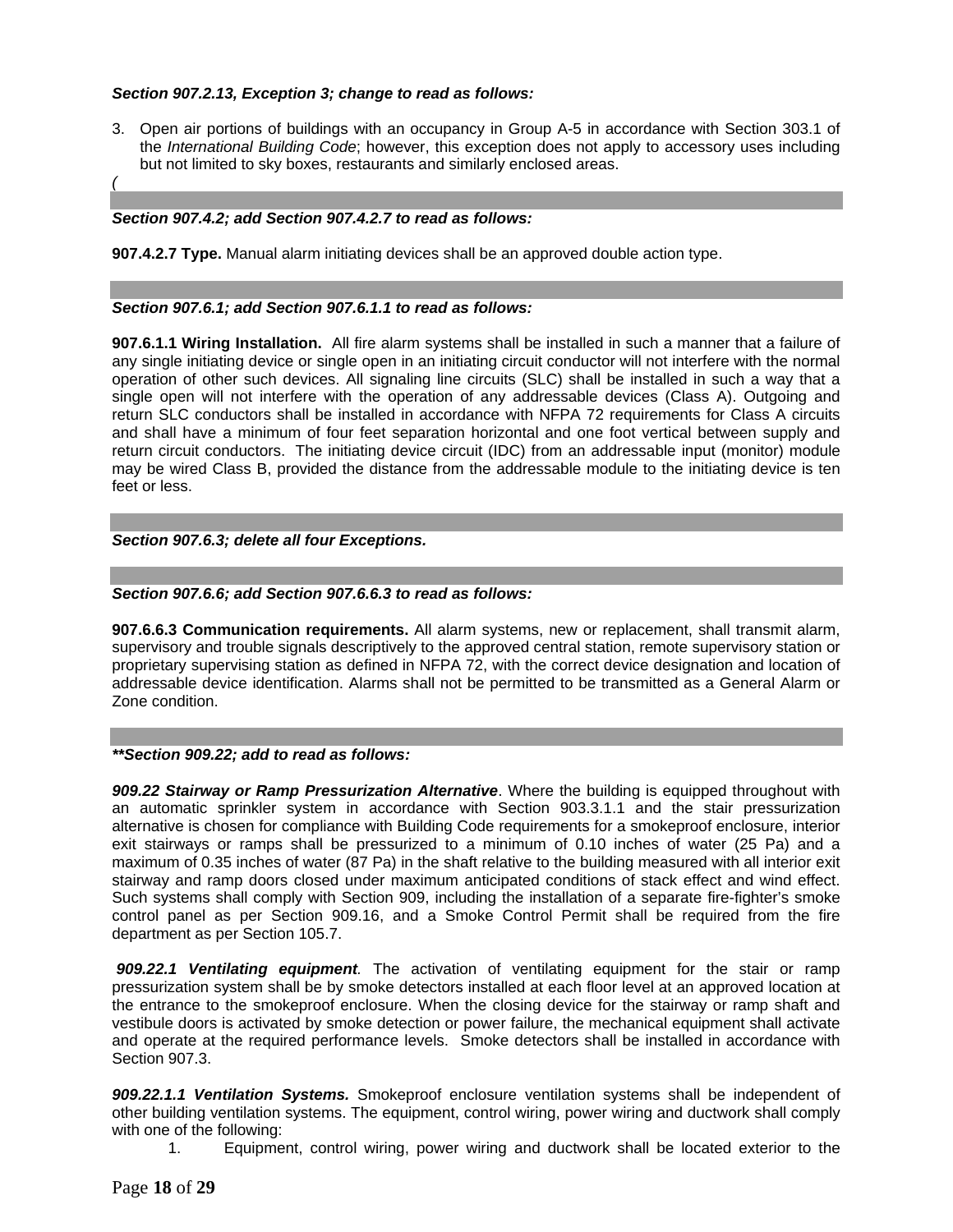building and directly connected to the smokeproof enclosure or connected to the smokeproof enclosure by ductwork enclosed by not less than 2-hour fire barriers constructed in accordance with Section 707 of the Building Code or horizontal assemblies constructed in accordance with Section 711 of the Building Code, or both.

- 2. Equipment, control wiring, power wiring and ductwork shall be located within the smokeproof enclosure with intake or exhaust directly from and to the outside or through ductwork enclosed by not less than 2-hour barriers constructed in accordance with Section 707 of the Building Code or horizontal assemblies constructed in accordance with Section 711 of the Building Code, or both.
- 3. Equipment, control wiring, power wiring and ductwork shall be located within the building if separated from the remainder of the building, including other mechanical equipment, by not less than 2-hour fire barriers constructed in accordance with Section 707 of the Building Code or horizontal assemblies constructed in accordance with Section 711 of the Building Code, or both.

## *Exceptions:*

- *1. Control wiring and power wiring utilizing a 2-hour rated cable or cable system.*
- *2. Where encased with not less than 2 inches (51 mm) of concrete.*

*3. Control wiring and power wiring protected by a listed electrical circuit protective systems with a fire-resistance rating of not less than 2 hours.* 

*909.22.1.2 Standby Power***.** Mechanical vestibule and stairway and ramp shaft ventilation systems and automatic fire detection systems shall be provided with standby power in accordance with Section 2702 of the Building Code.

*909.22.1.3 Acceptance and Testing*. Before the mechanical equipment is approved, the system shall be tested in the presence of the fire code official to confirm that the system is operating in compliance with these requirements.

## *Section 910.2; change Exception 2. and 3.to read as follows:*

- *2.* Only manual smoke and heat removal shall not be required in areas of buildings equipped with early suppression fast-response (ESFR) sprinklers. Automatic smoke and heat removal is prohibited.
- **3.** Only manual smoke and heat removal shall not be required in areas of buildings equipped with control mode special application sprinklers with a response time index of 50(m\*S)1/2 or less that are listed to control a fire in stored commodities with 12 or fewer sprinklers. Automatic smoke and heat removal is prohibited.

## *Section 910.2; add subsections 910.2.3 with exceptions and 910.2.4 to read as follows:*

**910.2.3 Group H.** Buildings and portions thereof used as a Group H occupancy as follows:

1. In occupancies classified as Group H-2 or H-3, any of which are more than 15,000 square feet  $(1394 \text{ m}^2)$  in single floor area.

**Exception:** Buildings of noncombustible construction containing only noncombustible materials.

2. In areas of buildings in Group H used for storing Class 2, 3, and 4 liquid and solid oxidizers, Class 1 and unclassified detonable organic peroxides, Class 3 and 4 unstable (reactive) materials, or Class 2 or 3 water-reactive materials as required for a high-hazard commodity classification.

**Exception:** Buildings of noncombustible construction containing only noncombustible materials.

## *Section 910.3; add section 910.3.4 to read as follows:*

*910.3.4 Vent Operation*. Smoke and heat vents shall be capable of being operated by approved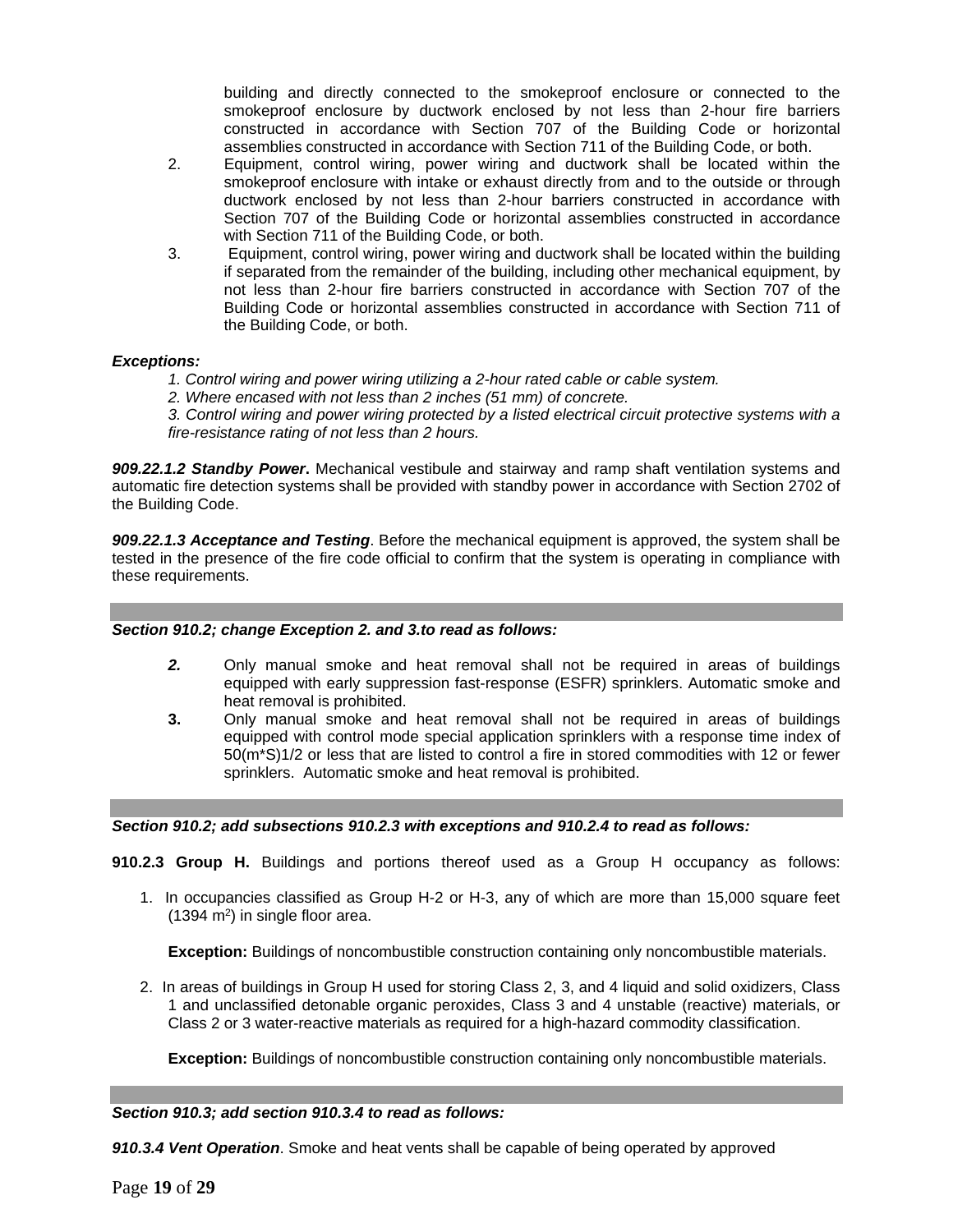automatic and manual means. Automatic operation of smoke and heat vents shall conform to the provisions of Sections 910.3.2.1 through 910.3.2.3.

 *910.3.4.1 Sprinklered buildings*. Where installed in buildings equipped with an approved automatic sprinkler system, smoke and heat vents shall be designed to operate automatically. The automatic operating mechanism of the smoke and heat vents shall operate at a temperature rating at least 100 degrees F (approximately 38 degrees Celsius) greater than the temperature rating of the sprinklers installed.

**Exception:** Manual only systems per Section 910.2.

*910.3.4.2 Nonsprinklered Buildings*. Where installed in buildings not equipped with an approved automatic sprinkler system, smoke and heat vents shall operate automatically by actuation of a heatresponsive device rated at between 100°F (56°C) and 220°F (122°C) above ambient. Exception: Listed gravity-operated drop out vents.

## *Section 910.4.3.1; change to read as follows:*

*910.4.3.1 Makeup Air*. Makeup air openings shall be provided within 6 feet (1829 mm) of the floor level. Operation of makeup air openings shall be or automatic. The minimum gross area of makeup air inlets shall be 8 square feet per 1,000 cubic feet per minute (0.74 m2 per 0.4719 m3/s) of smoke exhaust.

## *Section 912.2; add Section 912.2.3 to read as follows:*

**912.2.3 Hydrant distance.** An approved fire hydrant shall be located within 50 feet of the fire department connection as the fire hose lays along an unobstructed path.

## *Section 913.1; add second paragraph and exception to read as follows:*

When located on the ground level at an exterior wall, the fire pump room shall be provided with an exterior fire department access door that is not less than 3 ft. in width and 6 ft. – 8 in. in height, regardless of any interior doors that are provided. A key box shall be provided at this door, as required by Section 506.1.

**Exception:** When it is necessary to locate the fire pump room on other levels or not at an exterior wall, the corridor leading to the fire pump room access from the exterior of the building shall be provided with equivalent fire resistance as that required for the pump room, or as approved by the *fire code official*. Access keys shall be provided in the key box as required by Section 506.1.

## *Section 914.3.1.2; change to read as follows:*

*914.3.1.2 Water Supply to required Fire Pumps*. In buildings that are more than 120 feet (37 m) in building height, required fire pumps shall be supplied by connections to no fewer than two water mains located in different streets. Separate supply piping shall be provided between each connection to the water main and the pumps. Each connection and the supply piping between the connection and the pumps shall be sized to supply the flow and pressure required for the pumps to operate.

#### *Exception: {No change to exception.}*

## *Section 1006.2.2.7; Add Section 1006.2.2.7 as follows:*

*1006.2.2.7 Electrical Rooms*. For electrical rooms, special exiting requirements may apply. Reference the electrical code as adopted.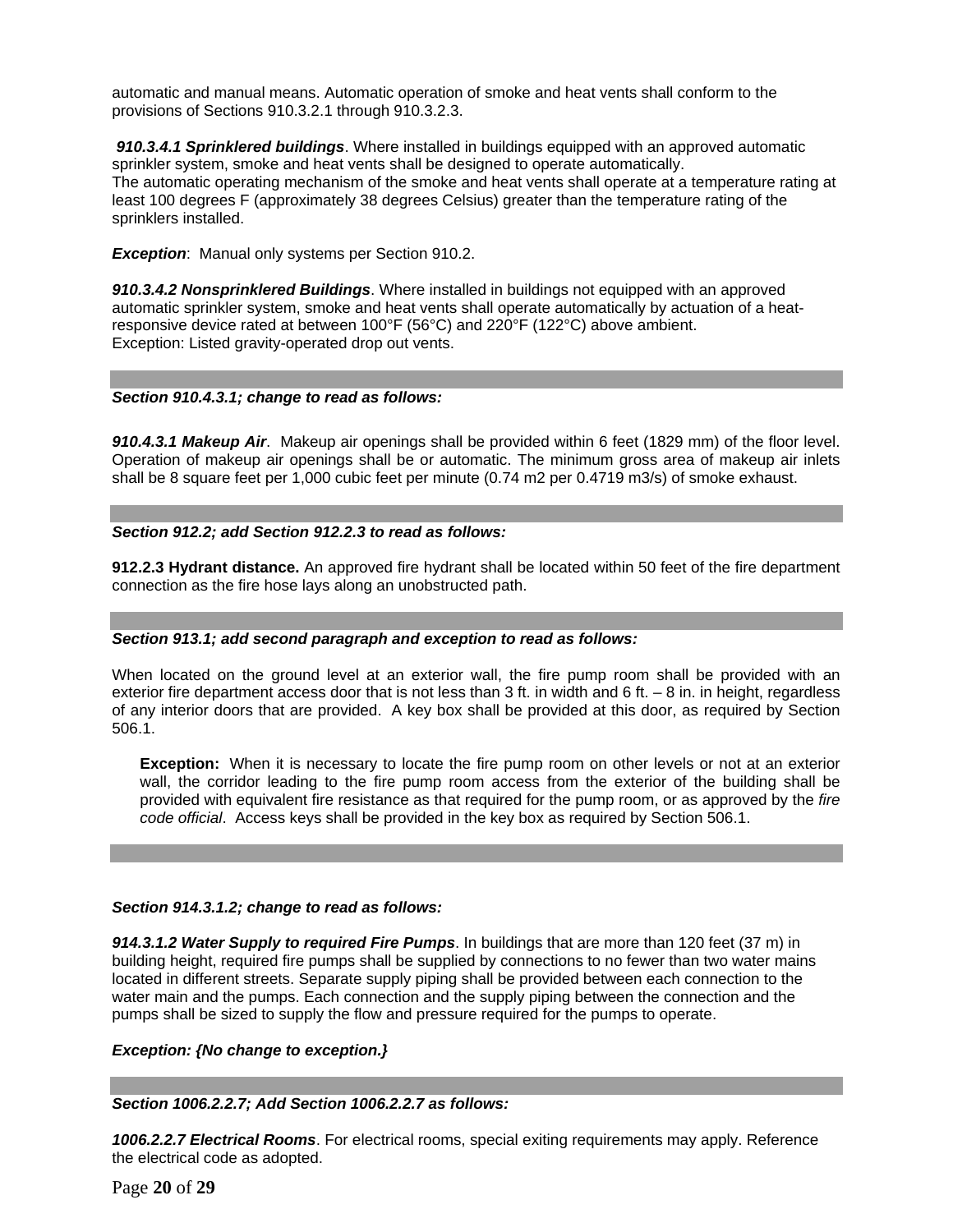# *Section 1009.8; add the following Exception 7:*

## *Exceptions:*

7. Buildings regulated under State Law and built in accordance with State registered plans, including variances or waivers granted by the State, shall be deemed to be in compliance with the requirements of Section 1009 and chapter 11.

# *Section 1010.1.9.5 Bolt Locks; amend exceptions 3 and 4 as follows:*

# *Exceptions:*

- 3*.* Where a pair of doors serves an occupant load of less than 50 persons in a Group B, F, M or S occupancy. (Remainder unchanged)
- 4. Where a pair of doors serves a Group A, B, F, M or S occupancy (remainder unchanged)

# *Section 1020.1 Construction; add exception 6 to read as follows:*

6. In group B occupancies, corridor walls and ceilings need not be of fire-resistive construction within a single tenant space when the space is equipped with approved automatic smoke-detection within the corridor. The actuation of any detector must activate self-annunciating alarms audible in all areas within the corridor. Smoke detectors must be connected to an approved automatic fire alarm system where such system is provided

*Section 1029.1.1.1 Spaces under grandstands and bleachers; delete this section. (Reason: Unenforceable.)* 

# *Section 1031.2; change to read as follows:*

**1031.2 Reliability.** Required *exit accesses, exits* and *exit discharges* shall be continuously maintained free from obstructions or impediments to full instant use in the case of fire or other emergency. An *exit* or *exit passageway* shall not be used for any purpose that interferes with a means of egress.

## *Section 1103.3; add sentence to end of paragraph as follows:*

Provide emergency signage as required by Section 606.3.

## *Section 1103.5.1: add sentence to read as follows:*

*Fire sprinkler system installation shall be completed within 24 months from date of notification by the fire code official.* 

*Section 1103.5; add Section 1103.5.5 to read as follows:* 

*1103.5.5 Spray Booths and Rooms.* Existing spray booths and spray rooms shall be protected by an approved automatic fire-extinguishing system in accordance with Section 2404.

*Section 1103.7; add Section 1103.7.7 and 1103.7.7.1 to read as follows:* 

*1103.7.7 Fire Alarm System Design Standards*. Where an existing fire alarm system is upgraded or

Page **21** of **29**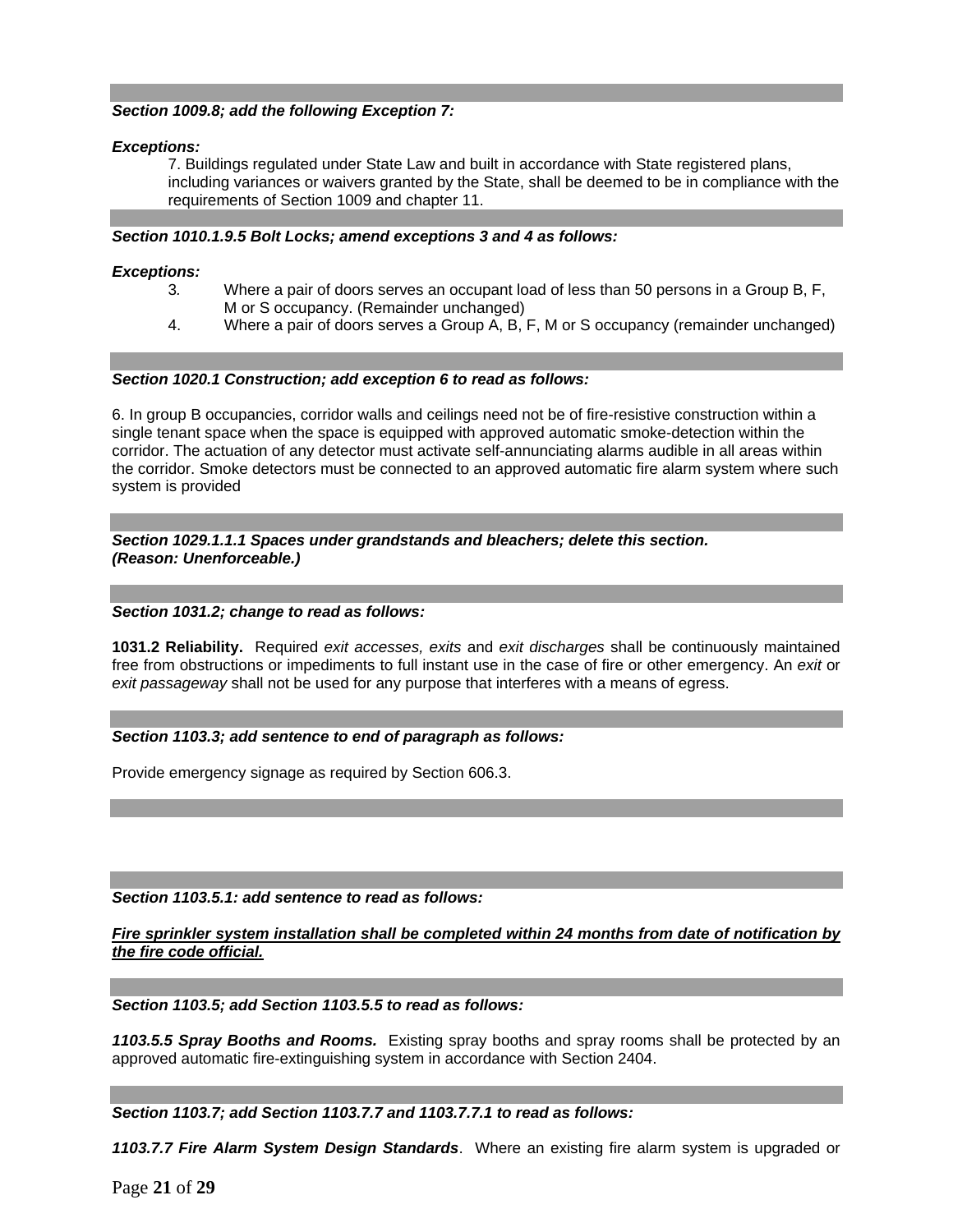replaced, the devices shall be addressable. Fire alarm systems utilizing more than 20 smoke and/or heat detectors shall have analog initiating devices.

**Exception:** Existing systems need not comply unless the total building, or fire alarm system, remodel or expansion exceeds 30% of the building. When cumulative building, or fire alarm system, remodel or expansion initiated after the date of original fire alarm panel installation exceeds 50% of the building, or fire alarm system, the fire alarm system must comply within 18 months of permit application.

*1103.7.7.1 Communication requirements.* Refer to Section 907.6.6 for applicable requirements.

#### *Section 1203; change and add to read as follows:*

*1203.1.1 {No change.}*

*1203.1.2 {No change.}*

*1203.1.3* Emergency power systems and standby power systems shall be installed in accordance with the International Building Code, NFPA 70, NFPA 110 and NFPA 111. Existing installations shall be maintained in accordance with the original approval, except as specified in Chapter 11.

**1203.1.4 through 1203.1.9** {No changes to these sections.}

*1203.1.10 Critical Operations Power Systems (COPS).* For Critical Operations Power Systems necessary to maintain continuous power supply to facilities or parts of facilities that require continuous operation for the reasons of public safety, emergency management, national security, or business continuity, see NFPA 70.

*1203.2 Where Required*. Emergency and standby power systems shall be provided where required by Sections 1203.2.1 through 1203.2.1826 or elsewhere identified in this code or any other referenced code. *1203.2.1 through 1203.2.3 {No change.}* 

*1203.2.4 Emergency Voice/alarm Communications Systems.* Emergency power shall be provided for emergency voice/alarm communications systems in the following occupancies, or as specified elsewhere in this code, as required in Section 907.5.2.2.5. The system shall be capable of powering the required load for a duration of not less than 24 hours, as required in NFPA 72.

Covered and Open Malls, Section 907.2.19 and 914.2.3 Group A Occupancies, Sections 907.2.1 and 907.5.2.2.4. Special Amusement Buildings, Section 907.2.11 High-rise Buildings, Section 907.2.12 Atriums, Section 907.2.13 Deep Underground Buildings, Section 907.2.18

## *1203.2.5 through 1203.2.13 {No change.}*

*1203.2.14 Means of Egress Illumination*. Emergency power shall be provided for means of egress illumination in accordance with Sections 1008.3 and 1104.5.1. (90 minutes)

*1203.2.15 Membrane Structures.* Emergency power shall be provided for exit signs in temporary tents and membrane structures in accordance with Section 3103.12.6. (90 minutes) Standby power shall be provided for auxiliary inflation systems in permanent membrane structures in accordance with Section 2702 of the International Building Code. (4 hours) Auxiliary inflation systems shall be provided in temporary air-supported and air-inflated membrane structures in accordance with section 3103.10.4. *1203.2.16 {No change.}* 

*1203.2.17 Smoke Control Systems.* Standby power shall be provided for smoke control systems in the following occupancies, or as specified elsewhere in this code, as required in Section 909.11:

Covered Mall Building, International Building Code, Section 402.7

Atriums, International Building Code, Section 404.7

Underground Buildings, International Building Code, Section 405.8

Group I-3, International Building Code, Section 408.4.2

Stages, International Building Code, Section 410.2.5

Special Amusement Buildings (as applicable to Group A's), International Building Code, Section 411.1

Smoke Protected Seating, Section 1029.6.2.

# *1203.2.18 {No change.}*

*1203.2.19 Covered and Open Mall Buildings.* Emergency power shall be provided in accordance with Section 907.2.19 and 914.2.3.

*1203.2.20 Airport Traffic Control Towers*. A standby power system shall be provided in airport traffic control towers more than 65 ft. in height. Power shall be provided to the following equipment: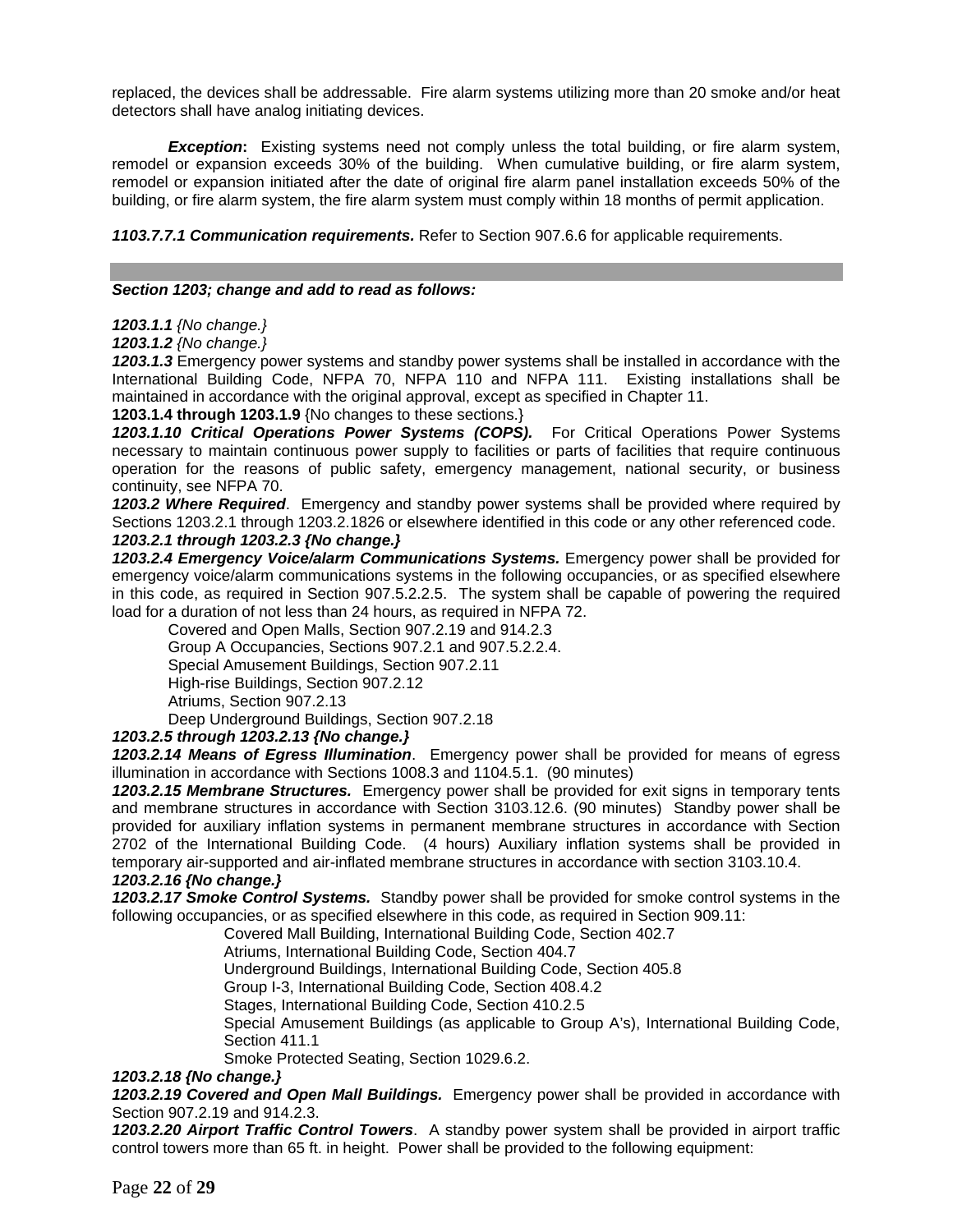- 1. Pressurization equipment, mechanical equipment and lighting.
- 2. Elevator operating equipment.
- 3. Fire alarm and smoke detection systems.

*1203.2.21 Smokeproof Enclosures and Stair Pressurization Alternative.* Standby power shall be provided for smokeproof enclosures, stair pressurization alternative and associated automatic fire detection systems as required by the International Building Code, Section 909.20.6.2.

*1203.2.22 Elevator Pressurization.* Standby power shall be provided for elevator pressurization system as required by the International Building Code, Section 909.21.5.

*1203.2.23 Elimination of Smoke Dampers in Shaft Penetrations.* Standby power shall be provided when eliminating the smoke dampers in ducts penetrating shafts in accordance with the International Building Code, Section 717.5.3, exception 2.3.

*1203.2.24 Common Exhaust Systems for Clothes Dryers.* Standby power shall be provided for common exhaust systems for clothes dryers located in multistory structures in accordance with the International Mechanical Code, Section 504.10, Item 7.

*1203.2.25 Hydrogen Cutoff Rooms.* Standby power shall be provided for mechanical ventilation and gas detection systems of Hydrogen Cutoff Rooms in accordance with the International Building Code, Section 421.

*1203.2.26 Means of Egress Illumination in Existing Buildings*. Emergency power shall be provided for means of egress illumination in accordance with Section 1104.5 when required by the fire code official. (90 minutes in I-2, 60 minutes elsewhere.)

# *1203.3 through 1203.6 {No change.}*

*1203.7 Energy Time Duration*. Unless a time limit is specified by the fire code official, in this chapter or elsewhere in this code, or in any other referenced code or standard, the emergency and standby power system shall be supplied with enough fuel or energy storage capacity for not less than 2-hour full-demand operation of the system.

**Exception:** Where the system is supplied with natural gas from a utility provider and is approved.

## *Section 2304.1; change to read as follows:*

**2304.1 Supervision of dispensing.** The dispensing of fuel at motor fuel-dispensing facilities shall be in accordance with the following:

- 1. Conducted by a qualified attendant; and/or,
- 2. Shall be under the supervision of a qualified attendant; and/or
- 3. Shall be an unattended self-service facility in accordance with Section 2304.3.

At any time the qualified attendant of item Number 1 or 2 above is not present, such operations shall be considered as an unattended self-service facility and shall also comply with Section 2304.3.

*Section 2401.2; delete this section.* 

*Section 3103.3.1; delete this section* 

# *Table 3206.2, footnote h; change text to read as follows:*

*h.* Where storage areas are protected by either early suppression fast response (ESFR) sprinkler systems or control mode special application sprinklers with a response time index of 50 (m  $\cdot$  s) 1/2 or less that are listed to control a fire in the stored commodities with 12 or fewer sprinklers, installed in accordance with NFPA 13, manual smoke and heat vents or manually activated engineered mechanical smoke exhaust systems shall be required within these areas.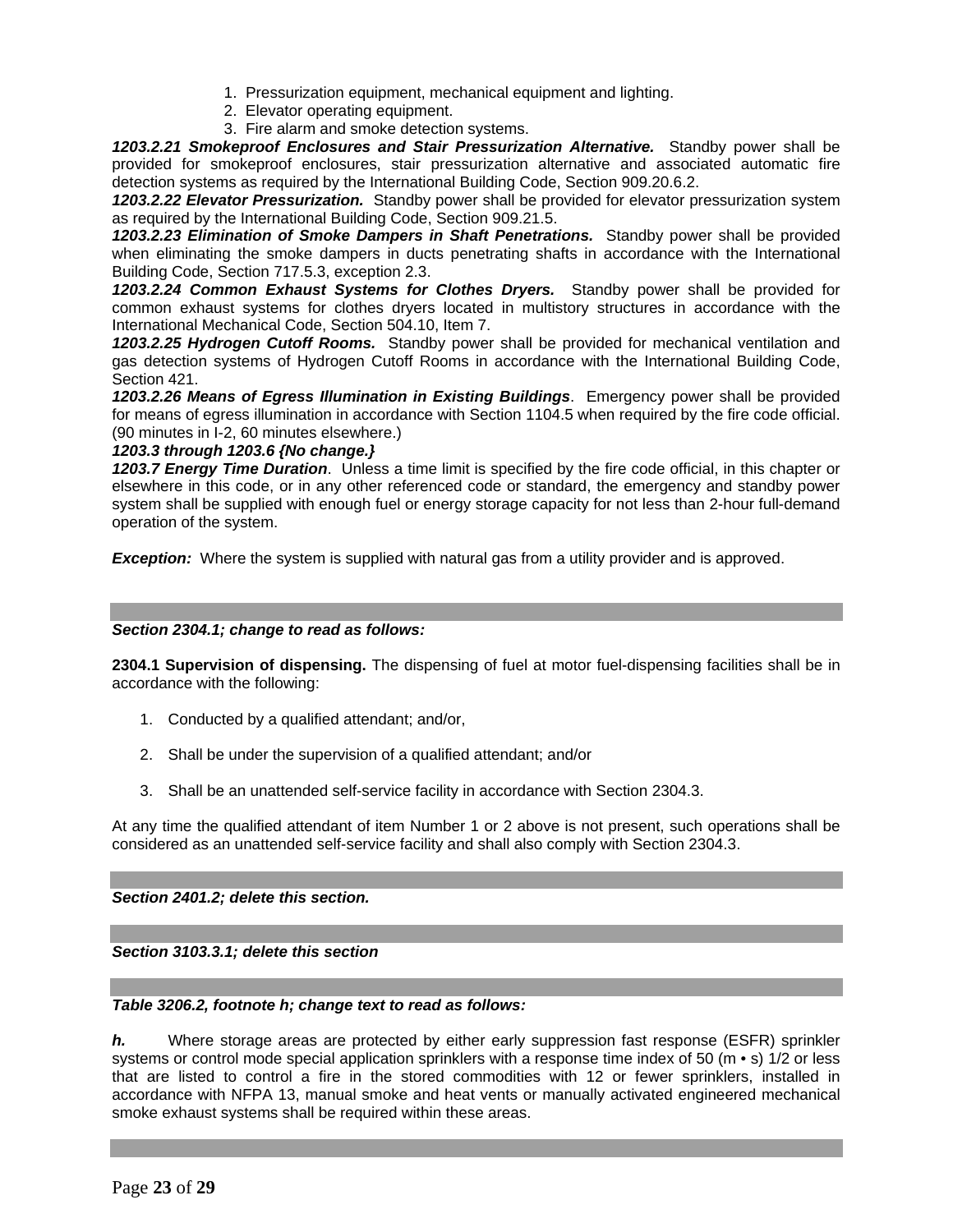# *Table 3206.2, footnote j; add footnote j to row titled 'High Hazard' and 'Greater than 300,000' to read as follows:*

*j*. High hazard high-piled storage areas shall not exceed 500,000 square feet. A 2-hour fire wall constructed in accordance with Section 706 of the International Building Code shall be used to divide high-piled storage exceeding 500,000 square feet in area.

#### *Section 3310.1; add sentence to end of paragraph to read as follows:*

When fire apparatus access roads are required to be installed for any structure or development, they shall be approved prior to the time of which construction has progressed beyond completion of the foundation of any structure.

#### *Section 3405.1; change to read as follows:*

**3405.1 Outdoor Storage.** Outdoor tire and tire byproduct storage is prohibited.

#### **Exceptions:**

- 1. Outside tire storage is permitted when in conjunction with a tire rebuilding, tire recapping, tire handling or tire retail sales operation and less than fifty tires are stored within the boundary of any contiguous properties owned by the same person or persons if:
	- a. The ground surface covering in the area used for the tire storage and a minimum sixty foot radius around such storage area is composed of an approved paved hard surface and kept free of grass, weeds, debris, etc; and
	- b. The perimeter of the storage of the storage area is enclosed by a solid fence or wall not less than eight feet in height to restrict access by unauthorized persons; and
	- c. Tires are not stored within fifty feet of any structure or property line; and
	- d. Storage configurations consist of piles not to exceed 625 sq. ft. in area with a maximum dimension of fifty feet, a maximum height of six feet and a minimum separation between piles of twenty feet.
- 2. New tires displayed for purposes of sale shall not exceed twelve tires.

## *Delete sections 3405.2 through 3405.7*

#### *Section 5001.1; change to read as follows:*

**5001.1 Scope.** Prevention, control, and mitigation of dangerous conditions related to storage, dispensing, use and handling of hazardous materials shall be in accordance with this chapter, shall require approval of the fire code official and storage shall be prohibited or limited in the following established boundaries:

*From a point located at the intersection of South Saginaw Boulevard and Longhorn Road, west to the intersection with Old Decatur Road; then north along Old Decatur Road to the north Saginaw city limit boundary; then east along the north Saginaw city limit boundary to the intersection with North Saginaw Boulevard; then south along Saginaw Boulevard ton the intersection with Longhorn Road. This area shall be designated "District 1".* 

*From a point on East McLeroy Boulevard where it intersects with the Sante Fe – Burlington Northern railroad track (300 block of East McLeroy Boulevard), north along said railroad track to the north Saginaw city limit boundary; then east to its intersection with North Blue Mound Road (F. M. Hwy*  156); then south along Blue Mound Road to the intersection with East McLeroy Boulevard; then *west along East McLeroy Boulevard to where it intersects with the Sante Fe – Burlington Northern railroad track. This area shall be designated as "District 2".* 

## *Remainder of section unchanged.*

Page **24** of **29**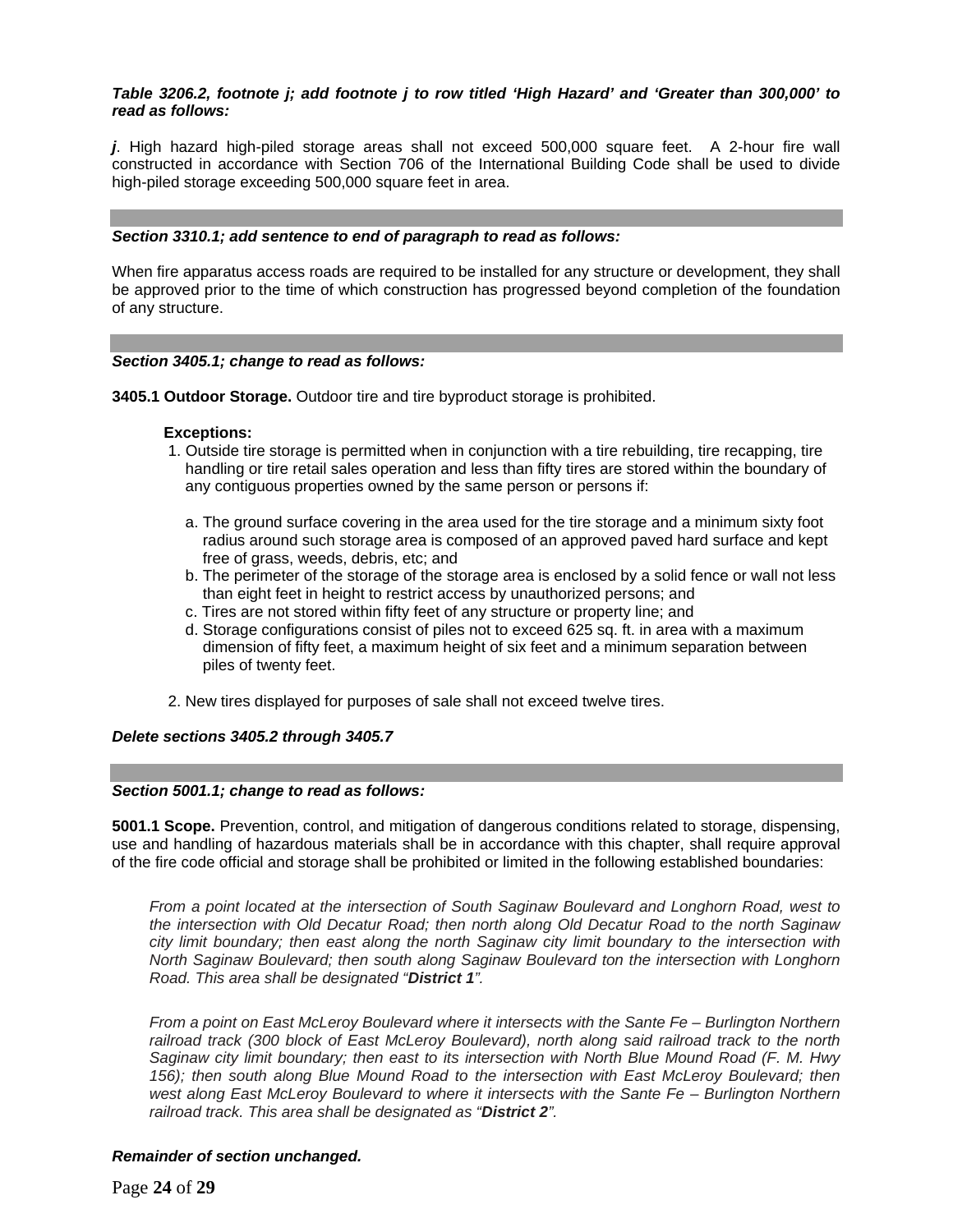# *Add exception 12 to read as follows:*

# **Exceptions:**

*1 through 11 remain unchanged* 

12. The storage and sale of compressed gases in a cylinder exchange program limited to Acetylene, Oxygen, Shielding Gas, Argon, Carbon Dioxide, Nitrogen, and Helium and specifically utilized for the heating, cutting, welding and brazing of metals in the areas zoned as "Community Commercial" and designated as "District 1" in accordance with this chapter, chapter 30 and all other applicable chapters. Total quantity of cylinders, full or empty shall not exceed 45 and maximum cylinder size shall not exceed 250 cubic feet. Permits shall be required as set forth by this code.

# *Section 5003.3; change to read as follows:*

**5003.3 Release of Hazardous Materials.** No person/s or entity shall accidentally, negligently, or intentionally release or cause to be released hazardous materials in any quantity into a sewer, storm drain, ditch, drainage canal, creek, stream, river, lake, or tidal waterway or on the ground, driveway, sidewalk, street, highway or into the atmosphere. This includes but is not limited to public and private properties.

## *Exceptions remain unchanged.*

# *Section 5003.3.1; change to read as follows:*

**5003.3.1 Unauthorized discharges.** When an unauthorized release of hazardous materials has occurred the fire department shall be notified immediately. When applicable or required by fire department personnel the following procedures shall be performed in accordance with Sections 2703.3.1.1 through 2703.3.1.4.

 **5003.1.1.1 Records.** Accurate records shall be kept of the unauthorized discharge of the hazardous materials by the person/s, firm or corporation responsible for the unauthorized discharge.

 **5003.1.2 Preparation.** Provisions shall be made for controlling and mitigating unauthorized discharges.

 **5003.3.1.3 Control.** When an unauthorized discharge caused by primary container failure is discovered, the involved primary container shall be repaired or removed from service at the satisfaction of the fire department.

**5003.3.1.4 Responsibility for cleanup.** The person/s, firm or corporation responsible for the unauthorized discharge shall institute and complete all actions necessary to remedy the effects of such unauthorized discharge to the satisfaction of the fire department and shall be liable for payment of all costs incurred by the fire department and other departments or agencies which assist it to abate such an event. In the event the responsible party cannot be located or identified, the person/s, firm or corporation who has care, custody or control of the property upon which the unauthorized release has occurred will be responsible for the cost of the cleanup. When deemed necessary by fire department personnel, cleanup may be initiated by the fire department or by an authorized individual or firm. Cost associated with such cleanup shall be borne by the owner, operator or other person/s responsible for the unauthorized discharge.

 For the purposes of this section, cost incurred by the fire department or other departments of the city shall include but shall not be limited to all actual out-of-pocket expenses attributed to the abatement or cleanup of any hazardous materials incident, including cost of equipment operations, cost of materials utilized (including specialized extinguishing agents and chemicals), cost of specialist, experts or other contract labor not in the full-time employment of the city, overtime costs and any other incidental costs incurred by the city as a result of said incident.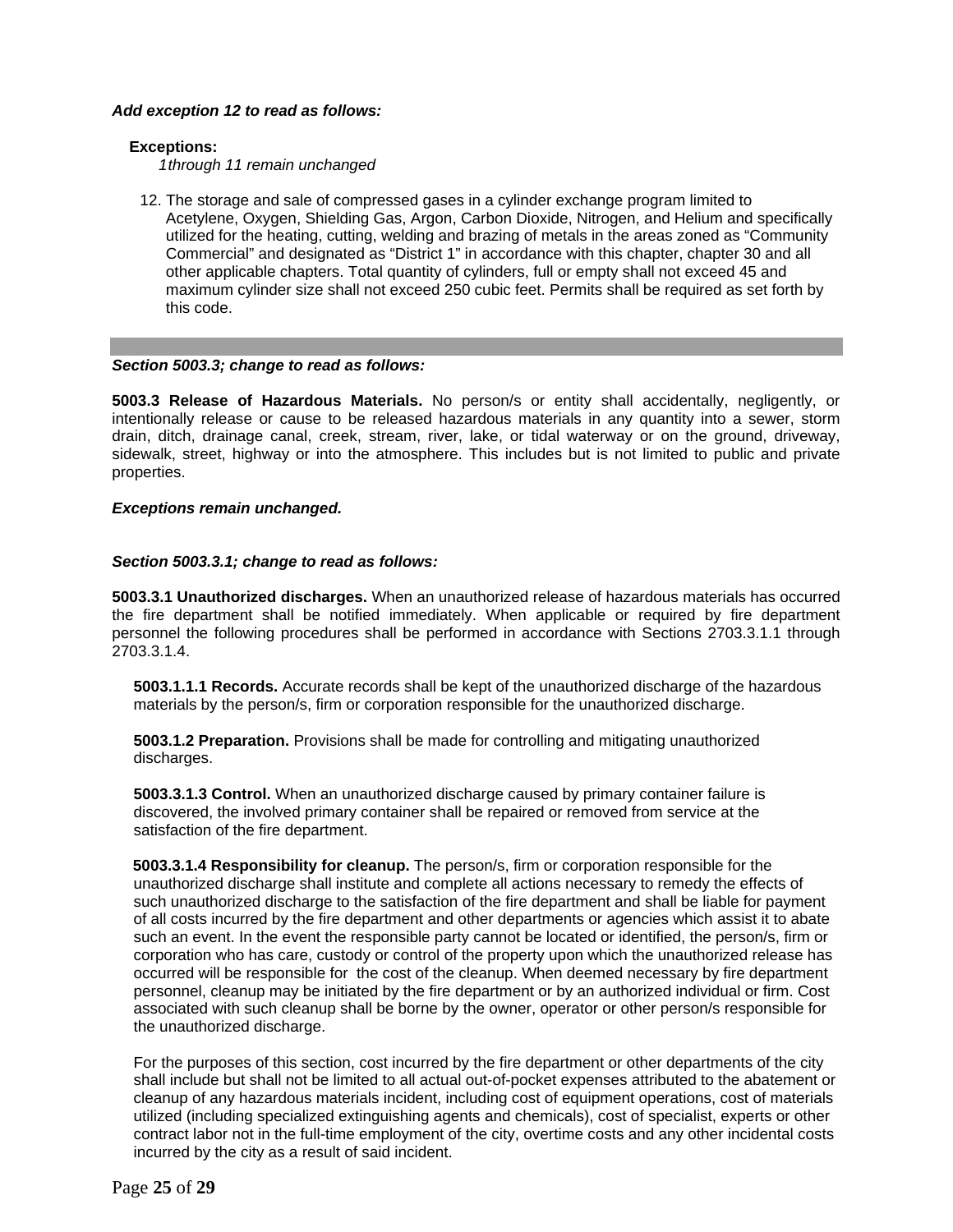#### *Add Section 5006 to read as follows:*

#### **5006 Parking of tank vehicles.**

**5006.1 General.** Parking of tank vehicles shall comply with Section 2706.2.

 **Exception:** In cases of accident, breakdown or other emergencies, tank vehicles are allowed to be parked and left unattended at any location while the operator is obtaining assistance.

#### *Add Sections 5006.2, 5006.2.1 and 5006.2.2 to read as follows:*

**5006.2 Parking***.* The parking of tank vehicles shall be in accordance with Sections 5006.2.1 and 5006.2.2.

 *5006***.2.1 Near residential, educational and institutional occupancies and other high-risk areas.** Tank vehicles shall not be left unattended at any time on residential streets, or within 1000 feet of a residential area, apartment or hotel complex, educational facility, hospital or care facility. Tank vehicles shall not be left unattended at any other place that would, in the opinion of the fire code official, pose a life hazard.

 **5006.2.2 Durations exceeding one hour.** Tank vehicles parked at any one point for longer than 1 hour shall be located as follows.

- 1. Off public streets, highways, public avenues, public alleys and other areas, determined by the fire code official, that pose a life hazard.
- 2. Inside of a bulk plant.
- 3. At other approved locations not less than 50 feet from buildings other than those approved for the storage or servicing of such vehicles.

#### *Section 5601.1.3; change to read as follows:*

**5601.1.3 Fireworks.** The possession, manufacture, storage, sale, handling and use of fireworks are prohibited.

#### **Exceptions:**

- 1. Only when approved for fireworks displays, storage and handling of fireworks as allowed in Section 5604 and 5608.
- 2. The use of fireworks for approved fireworks displays as allowed in Section 5608.

 *{Delete remainder of text.}*

#### *Section 5703.6; add a sentence to read as follows:*

**5703.6 Piping systems.** Piping systems, and their component parts, for flammable and combustible liquids shall be in accordance with Sections 5703.6.1 through 5703.6.11. An *approved* method of secondary containment shall be provided for underground tank and piping systems.

*Section 5704.2.9.5; change Section 5704.2.9.5 and add Section 5704.2.9.5.3 to read as follows:*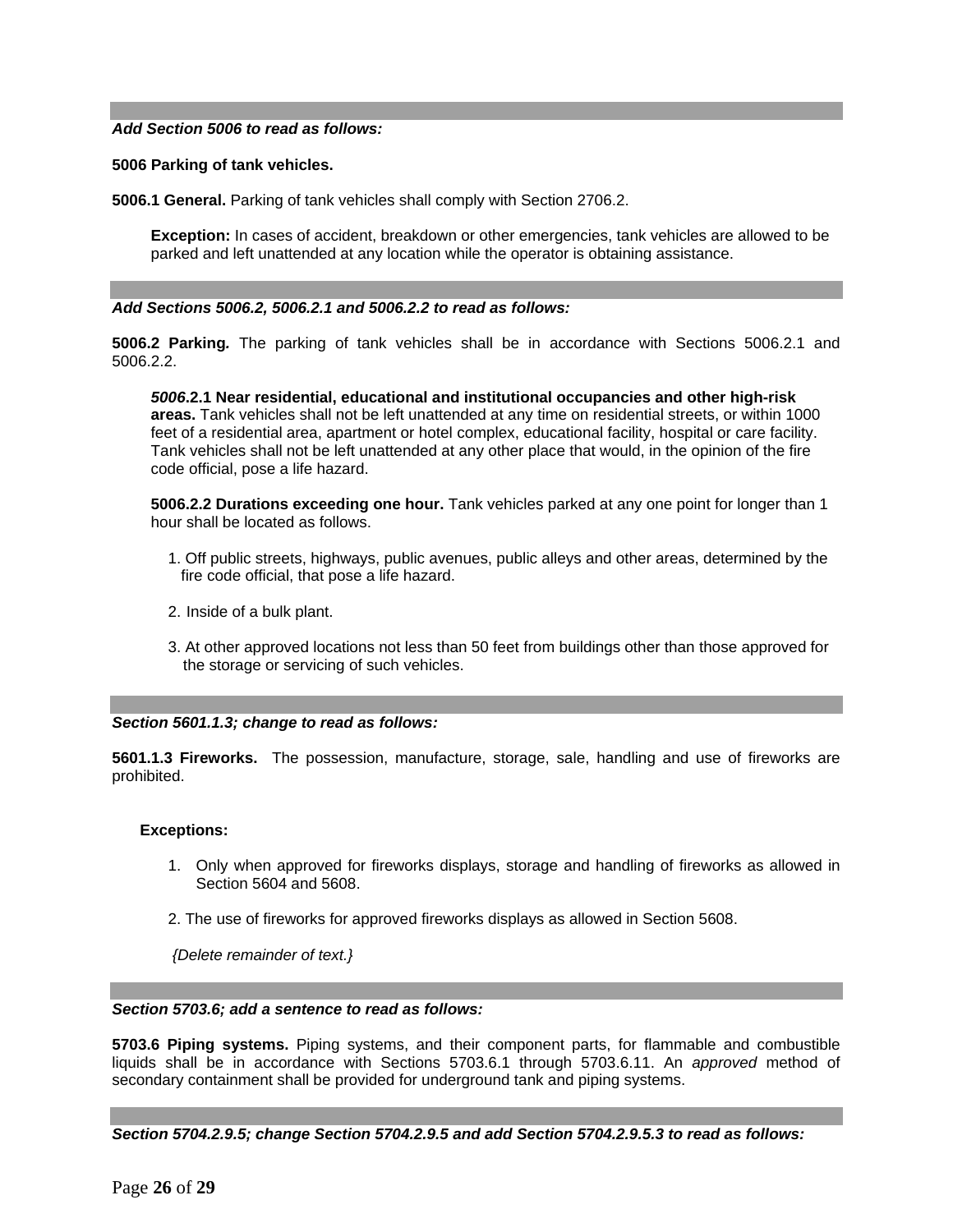**5704.2.9.5 Above-ground tanks inside of buildings**. Above-ground tanks inside of buildings shall comply with Section 5704.2.9.5.1 through 5704.2.9.5.3.

**5704.2.9.5.1** {No change.}

**5704.2.9.5.2** {No change.}

**5704.2.9.5.3 Combustible liquid storage tanks inside of buildings.** The maximum aggregate allowable quantity limit shall be 3,000 gallons (11 356 L) of Class II or III combustible liquid for storage in protected aboveground tanks complying with Section 5704.2.9.7 when all of the following conditions are met:

- 1. The entire 3,000 gallon (11 356 L) quantity shall be stored in protected above-ground tanks;
- 2. The 3,000 gallon (11 356 L) capacity shall be permitted to be stored in a single tank or multiple smaller tanks;
- 3. The tanks shall be located in a room protected by an *automatic sprinkler system* complying with Section 903.3.1.1; and
- 4. Tanks shall be connected to fuel-burning equipment, including generators, utilizing an *approved* closed piping system.

The quantity of combustible liquid stored in tanks complying with this section shall not be counted towards the maximum allowable quantity set forth in Table 5003.1.1(1), and such tanks shall not be required to be located in a control area. Such tanks shall not be located more than two stories below grade.

## *Section 5704.2.9.6.1; change to read as follows:*

**5704.2.9.6.1 Locations where above-ground tanks are prohibited.** Storage of Class I, II, and III liquids in above-ground tanks outside of buildings is prohibited within the limits established by law as the limits of **Districts "1" and "2"** in which such storage is prohibited.

*From a point located at the intersection of South Saginaw Boulevard and Longhorn Road, west to the intersection with Old Decatur Road; then north along Old Decatur Road to the north Saginaw city limit boundary; then east along the north Saginaw city limit boundary to the intersection with North Saginaw Boulevard; then south along Saginaw Boulevard ton the intersection with Longhorn Road. This area shall be designated "District 1".* 

*From a point on East McLeroy Boulevard where it intersects with the Sante Fe – Burlington Northern railroad track (300 block of East McLeroy Boulevard), north along said railroad track to the north Saginaw city limit boundary; then east to its intersection with North Blue Mound Road (F. M. Hwy*  156); then south along Blue Mound Road to the intersection with East McLeroy Boulevard; then *west along East McLeroy Boulevard to where it intersects with the Sante Fe – Burlington Northern railroad track. This area shall be designated as "District 2".*

## *Section 5704.2.11.4; add a sentence to read as follows:*

**5704.2.11.4 Leak prevention.** Leak prevention for underground tanks shall comply with Sections 5704.2.11.4.1 through 5704.2.11.4.3. An *approved* method of secondary containment shall be provided for underground tank and piping systems.

## *Section 5704.2.11.4.2; change to read as follows:*

**5704.2.11.4.2 Leak detection.** Underground storage tank systems shall be provided with an *approved* method of leak detection from any component of the system that is designed and installed in accordance with NFPA 30 and as specified in Section 5704.2.11.5.3.

## *Section 5704.2.11.4; add Section 5704.2.11.4.3 to read as follows:*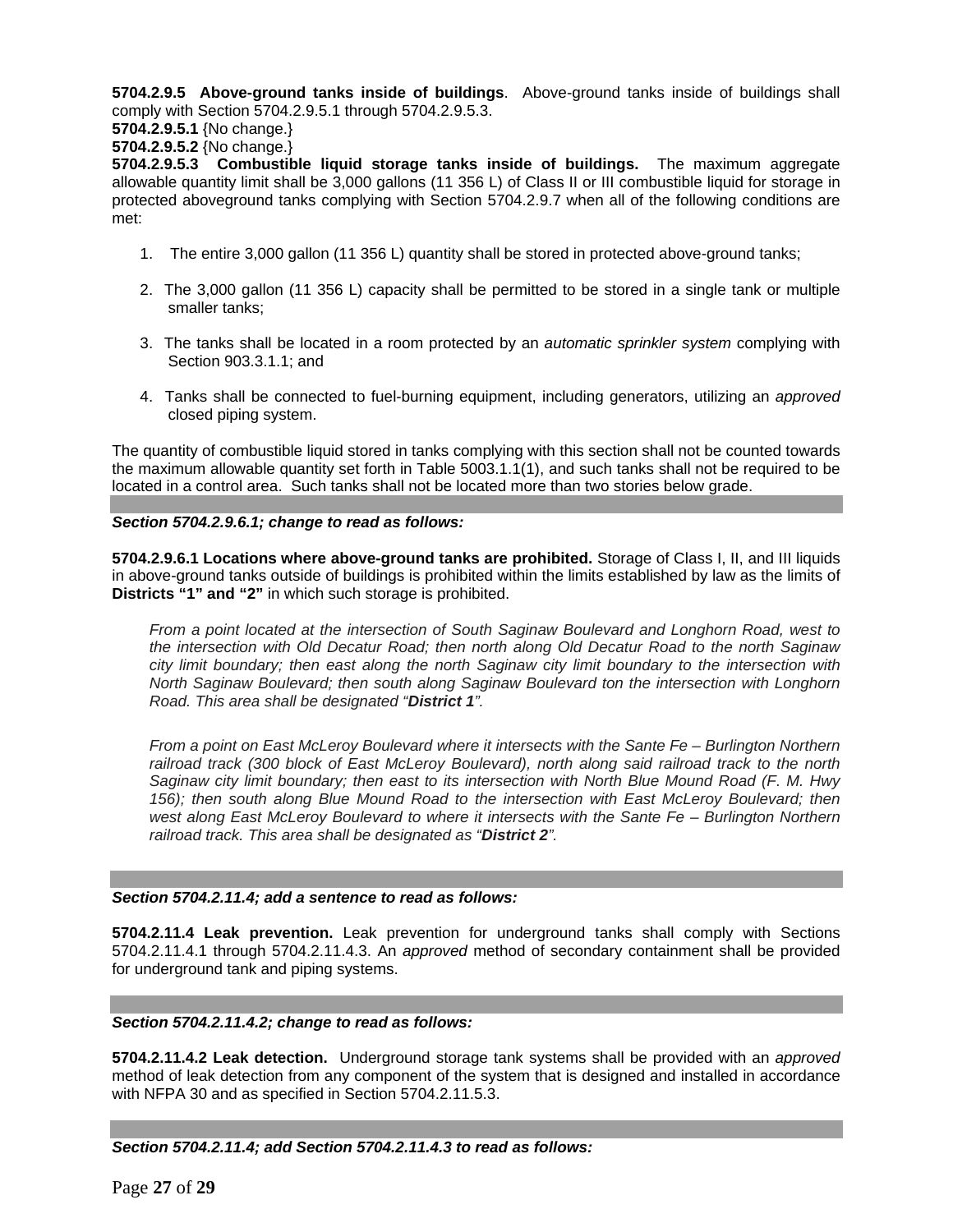**5704.2.11.4.3 Observation wells.** Approved sampling tubes of a minimum 4 inches in diameter shall be installed in the backfill material of each underground flammable or combustible liquid storage tank. The tubes shall extend from a point 12 inches below the average grade of the excavation to ground level and shall be provided with suitable surface access caps. Each tank site shall provide a sampling tube at the corners of the excavation with a minimum of 4 tubes. Sampling tubes shall be placed in the product line excavation within 10 feet of the tank excavation and one every 50 feet routed along product lines towards the dispensers, a minimum of two are required.

## *Section 5707.4; add paragraph to read as follows:*

Mobile fueling sites shall be restricted to commercial, industrial, governmental, or manufacturing, where the parking area having such operations is primarily intended for employee vehicles. Mobile fueling shall be conducted for fleet fueling or employee vehicles only, not the general public. Commercial sites shall be restricted to office-type or similar occupancies that are not primarily intended for use by the public.

#### *Section 6103.2.1; add Section 6103.2.1.8 to read as follows:*

**6103.2.1.8 Jewelry Repair, Dental Labs and Similar Occupancies.** Where natural gas service is not available, portable LP-Gas containers are allowed to be used to supply approved torch assemblies or similar appliances. Such containers shall not exceed 20-pound (9.0 kg) water capacity. Aggregate capacity shall not exceed 60-pound (27.2 kg) water capacity. Each device shall be separated from other containers by a distance of not less than 20 feet.

#### *Section 6104.2, Exception; add an exception 2 to read as follows:*

## **Exceptions:**

- 1. *{existing text unchanged}*
- 2. Except as permitted in 308 and 6104.3.2, LP-gas containers are not permitted in residential areas.

#### *Section 6104.3; add Section 6104.3.2 to read as follows:*

**6104.3.2 Spas, Pool Heaters and other listed devices.** Where natural gas service is not available, an LP-Gas container is allowed to be used to supply spa and pool heaters or other listed devices. Such container shall not exceed 250-gallon water capacity per lot. See Table 6104.3 for location of containers.

**Exception:** Lots where LP can be off loaded wholly on the property where the tank is located may install 500 gallon above ground or 1,000 gallon underground approved containers.

*\*\*Section 6107.4 and 6109.13; change to read as follows:* 

*6107.4 Protecting Containers from Vehicles.* Where exposed to vehicular damage due to proximity to alleys, driveways or parking areas, LP-gas containers, regulators and piping shall be protected in accordance with NFPA 58 Section 312.

*6109.13 Protection of Containers.* LP-gas containers shall be stored within a suitable enclosure or otherwise protected against tampering. Vehicle impact protection shall be provided as required by Section 6107.4.